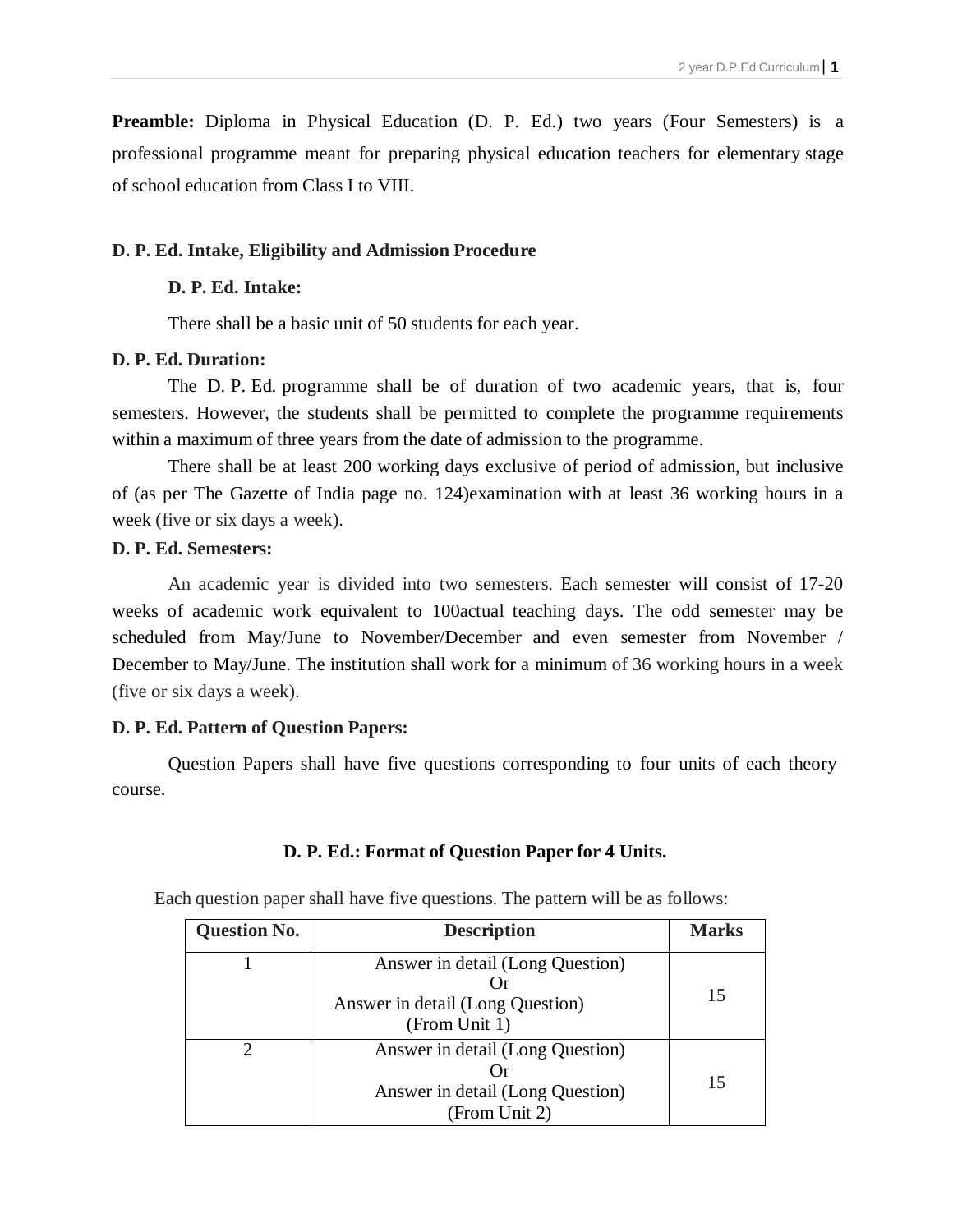|             | <b>Total</b>                                                                  | 70                                 |  |
|-------------|-------------------------------------------------------------------------------|------------------------------------|--|
| 5           | Objective Type Questions (10 out of 12<br>Que.) (3 Questions. from each unit) | 10                                 |  |
| 4           | Answer in detail (Long Question)<br>Answer in detail (Long Question)          | 15                                 |  |
| $\mathbf 3$ | Answer in detail (Long Question)<br>Answer in detail (Long Question)          | 2 year D.P.Ed Curriculum   2<br>15 |  |

## **D. P. Ed. Evaluation:**

Evaluation for each course shall be done by a continuous internal assessment (CIA) by the concerned course teacher as well as by end semester examination and will be consolidated at the end of course. The components for continuous internal assessment are:

| <b>One Test</b> | 15 Marks |
|-----------------|----------|
| Seminar / Quiz  | 5 Marks  |
| Assignments     | 5 Marks  |
| Attendance      | 5 Marks  |
| Total           | 30 Marks |

Attendance shall be taken as a component of continuous assessment, although the students should have minimum 75% attendance in each course. In addition to continuous evaluation component, the end semester examination, which will be written type examination of at least 3 hours duration, would also form an integral component of the evaluation. The ratio of marks to be allotted to continuous internal assessment and to end semester examination is 30:70. The evaluation of practical work, wherever applicable, will also be based on continuous internal assessment and on an end-semester practical examination.

## **D. P. Ed. Minimum Passing Standard:**

The minimum passing standard for CIA (Continuous Internal Assessment) and External Examinations shall be 40%, i.e. 12 marks out of 30 marks and 28 marks out of 70 marks respectively for theory courses.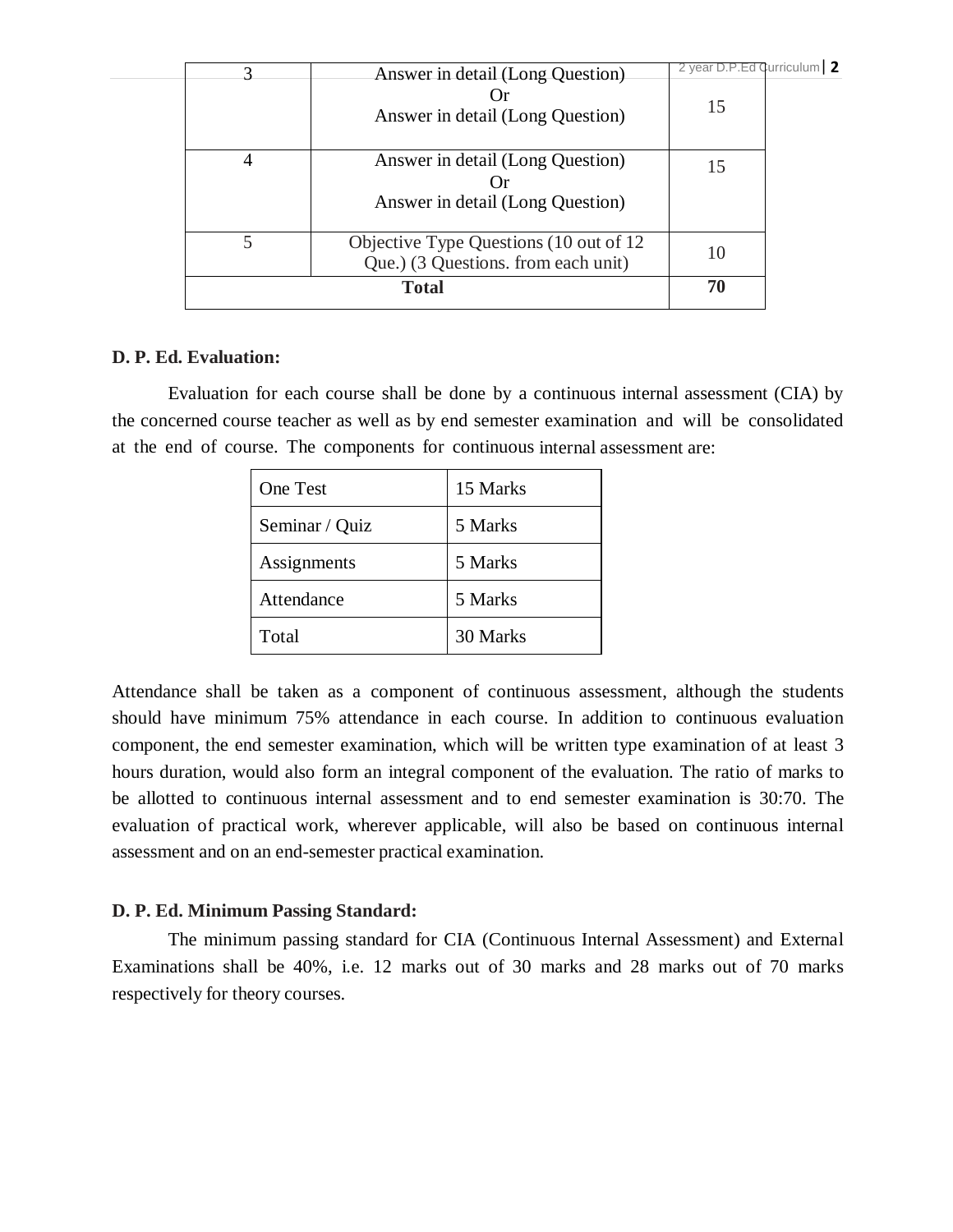## **SCHEME OF EXAMINATION SEMESTER - I**

| Paper               | <b>Subject</b>                                                                  | <b>Internal</b> | <b>External</b> | <b>Total</b><br><b>Marks</b> |
|---------------------|---------------------------------------------------------------------------------|-----------------|-----------------|------------------------------|
|                     | <b>THEORY (400)</b>                                                             |                 |                 |                              |
| $\overline{T}$ -101 | History and Principles of Physical Education                                    | 30              | 70              | 100                          |
| $T-102$             | Foundations of Physical Education                                               | 30              | 70              | 100                          |
| $T-103$             | <b>Basic Anatomy and Physiology</b>                                             | 30              | 70              | 100                          |
| $T-104$             | Recreation & Value education                                                    | 30              | 70              | 100                          |
|                     | PRACTICAL (400)                                                                 |                 |                 |                              |
| $PC-101$            | Swimming/ Gymnastics/ Track and Field                                           | 30              | 70              | 100                          |
| $PC-102$            | Flag Hosting/ March Past/ Lezium/ Dumb-bell s/<br>umbrella/<br>Tipri/Wands/Hoop | 30              | 70              | 100                          |
| $PC-103$            | Relay Games/ Group Games/ Minor Games/ Lead-up<br>Games                         | 30              | 70              | 100                          |
|                     | PC - 104 Badminton/Tennis/Table-Tennis/Squash                                   | 30              | 70              | 100                          |
|                     | <b>Total</b>                                                                    | 240             | 560             | 800                          |

## **SEMESTER -II**

| Paper   | <b>Subject</b>                                               | Interna | External | Total        |
|---------|--------------------------------------------------------------|---------|----------|--------------|
|         |                                                              |         |          | <b>Marks</b> |
|         | THEORY (400)                                                 |         |          |              |
| $T-201$ | <b>Yoga</b> Education                                        | 30      | 70       | 100          |
| $T-202$ | Health Education& Environmental Studies                      | 30      | 70       | 100          |
| $T-203$ | Methods of Physical Education                                | 30      | 70       | 100          |
| $T-204$ | Adapted Physical Education & corrective exercises            | 30      | 70       | 100          |
|         | PRACTICAL (300)                                              |         |          |              |
| PC-201  | Swimming/ Gymnastics/ Track and Field                        | 30      | 70       | 100          |
| PC-202  | Baseball/Basketball/Cricket / Football/Handball              | 30      | 70       | 100          |
| PC-203  | Shooting/Aerobics/Calisthenics/Yoga/Indigenous<br>$Sports -$ | 30      | 70       | 100          |
|         | <b>TEACHING PRACTICE (100)</b>                               |         |          |              |
| $TP-$   | Teaching Practice (Classroom 5 Lessons and outdoor 5         | 30      | 70       | 100          |
| 201     | Lessons)                                                     |         |          |              |
|         | <b>Total</b>                                                 | 240     | 560      | 800          |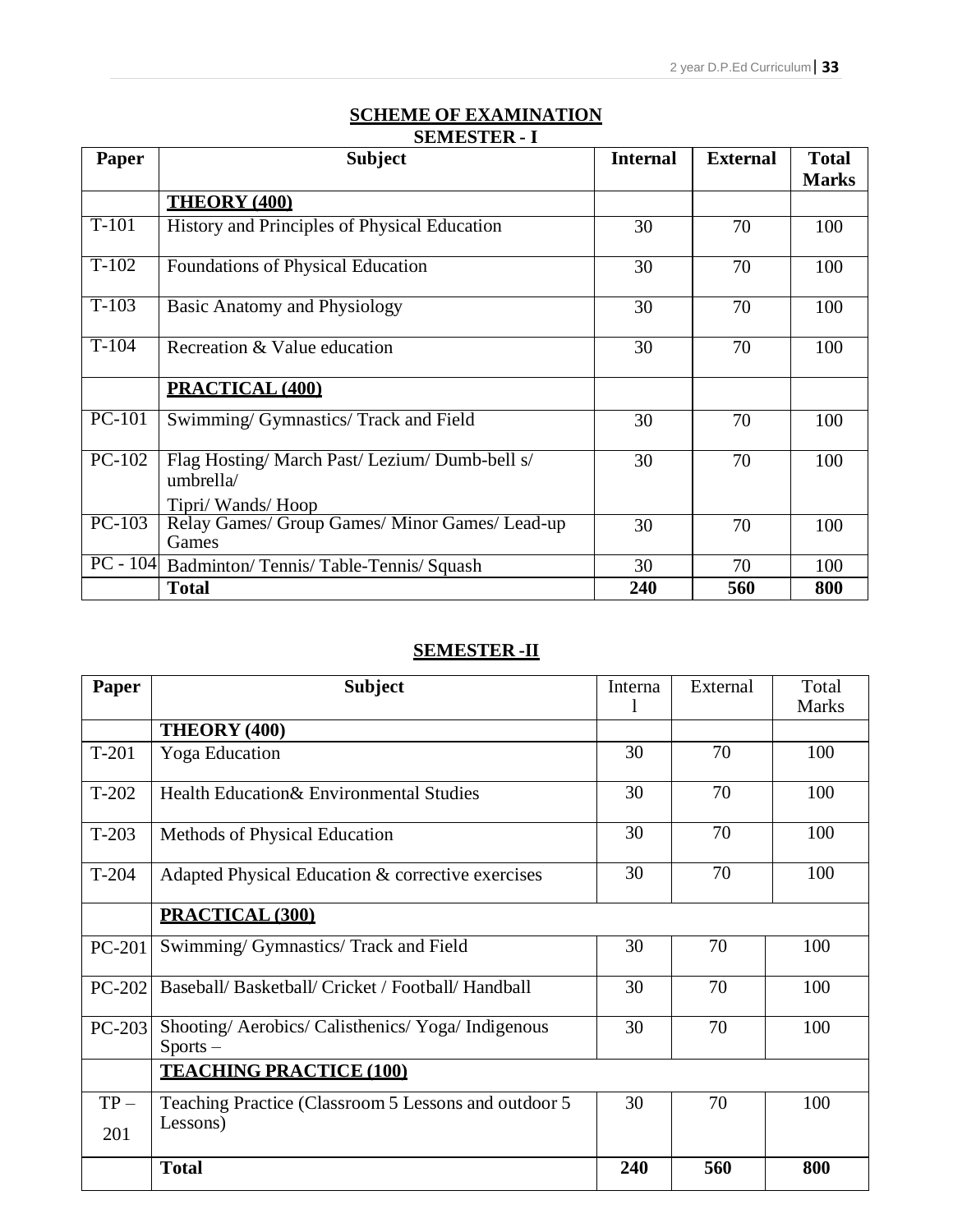| Paper      | Subject                                                  | Internal | External | Total<br><b>Marks</b> |
|------------|----------------------------------------------------------|----------|----------|-----------------------|
|            | <b>THEORY (400)</b>                                      |          |          |                       |
| T-301      | <b>Sports Training</b>                                   | 30       | 70       | 100                   |
| T-302      | Child Psychology and Sociology                           | 30       | 70       | 100                   |
| $T-303$    | Information Technology in Physical Education             | 30       | 70       | 100                   |
| $T-304$    | Youth Leadership & Social Welfare                        | 30       | 70       | 100                   |
|            | PRACTICAL (300)                                          |          |          |                       |
| PC-301     | Swimming/ Gymnastics/ Track and Field                    | 30       | 70       | 100                   |
| PC-302     | Hockey/Netball/ Softball/ Volleyball/                    | 30       | 70       | 100                   |
| PC-303     | Boxing/Fencing/Judo/Karate/Martial Arts/Taek-<br>won-do/ | 30       | 70       | 100                   |
|            | <b>TEACHING PRACTICE (100)</b>                           |          |          |                       |
| $TP - 301$ | <b>Teaching Practice</b>                                 | 30       | 70       | 100                   |
|            | <b>Total</b>                                             | 240      | 560      | 800                   |

## **SEMESTER –III**

## **SEMESTER –IV**

| Paper         | <b>Subject</b>                                                                                                                                                                                                  | <b>Internal</b> | <b>External</b> | <b>Total</b><br><b>Marks</b> |
|---------------|-----------------------------------------------------------------------------------------------------------------------------------------------------------------------------------------------------------------|-----------------|-----------------|------------------------------|
|               | <b>THEORY (400)</b>                                                                                                                                                                                             |                 |                 |                              |
| $T-401$       | Sports Injuries and Rehabilitation                                                                                                                                                                              | $\overline{30}$ | $\overline{70}$ | 100                          |
| $T-402$       | Organisation and Administration of Physical<br>Education                                                                                                                                                        | 30              | 70              | 100                          |
| $T-403$       | Test and Measurement in Physical Education                                                                                                                                                                      | 30              | $\overline{70}$ | 100                          |
| T-404         | Nutrition and Naturopathy                                                                                                                                                                                       | 30              | 70              | 100                          |
|               | <b>PRACTICAL (200)</b>                                                                                                                                                                                          |                 |                 |                              |
| <b>PC-401</b> | Swimming/ Gymnastics/ Track and Field- (One<br>Practical                                                                                                                                                        | 30              | 70              | 100                          |
|               | Test out of these.)                                                                                                                                                                                             |                 |                 |                              |
| PC-402        | Hockey/Netball/ Softball/ Volleyball/Base Ball/<br><b>Basket</b><br>Ball/ Cricket / Foot Ball/ Hand Ball/ Boxing/<br>Fencing/ Judo/ Karate/ Martial Arts/ Taek-won-do/<br>Badminton/Tennis/Table-Tennis/Squash- | 30              | 70              | 100                          |
| TP-401        | <b>Teaching Practice -</b>                                                                                                                                                                                      | 30              | 70              | 100                          |
| TP-402        | <b>Teaching Practice</b>                                                                                                                                                                                        | 30              | 70              | 100                          |
|               | <b>Total</b>                                                                                                                                                                                                    | 240             | 560             | 800                          |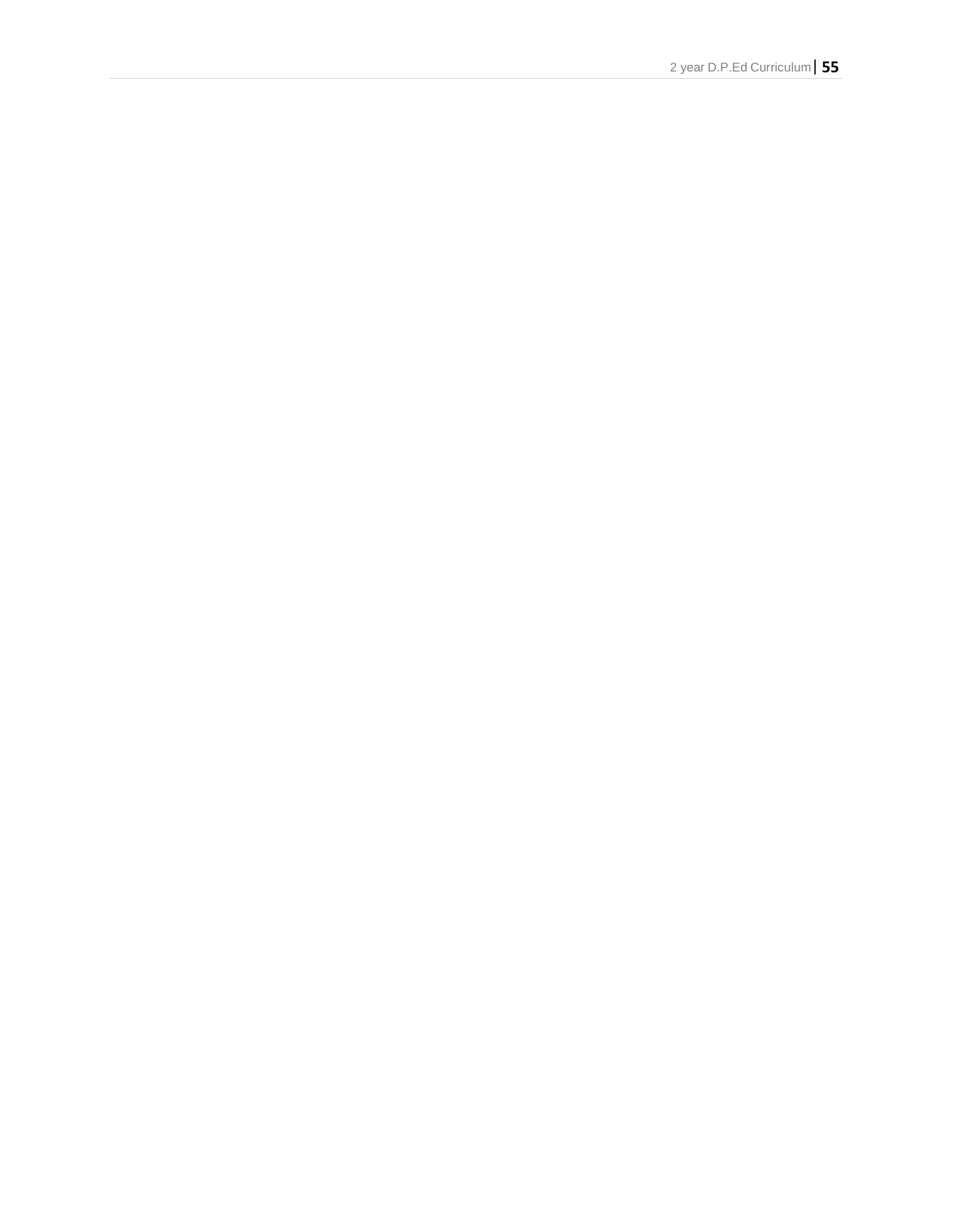## **Semester-I Theory Course- T-101 D.P.Ed. – Outline of Syllabus**

#### **History and Principles of Physical Education**

**External marks: 70 Internal marks: 30 Time: Three hours max**

**Note:** Paper setter is required to set 2 questions from each unit I to IV. Unit V will consists of 12 questions of short answers distributed from all over the syllabus. The candidates are required to attempt one question each from unit I to IV having 15 marks each. Unit-V is compulsory and the students have to answer 10 questions out of 12 of one mark each.

#### **Unit-I**

Meaning and Definition of Education and Physical Education Aim and Objectives of Physical Education Role of Physical Education in General Education

#### **Unit-II**

Historical Development of physical education in India and World

#### **Unit-III**

Policies, Schemes, Awards, Honors and Awardees, Trophies/ Cups in Physical Education and Sports at State/National level

#### **Unit-IV**

Institutes for Physical Education and Sports in India:

- i. YMCA
- ii. LNUPE
- iii. SAI
- iv. NSNIS
- v. IOA
- vi. AIU
- vii. SGFI

- 1 Mohan V.M. Principles of Physical Education (P.E., Series No., 1) (Hindi) Delhi, Metropolitan Book Dep.) 1969.
- 2 Nixon, E.E. & Cozen, F.W. An Introduction to Physical Education, Philadelphia.W.B. Saunders Co. 1969.
- 3. Obertuffer; Delbert Physical Education. New York, Harper & Brothers Publisher, 1970.
- 4. Sharman, J.R. Introduction to Physical Education, New York, A.S. Barnes & Co. 1964.
- 5. William J.F.The Principles of Physical Education, Philadelphia, W.B. Saunders Co1964.
- 6. Deshpande,S.H. Physical Education in Ancient India. Amravati, Degree College of Physical Education 2014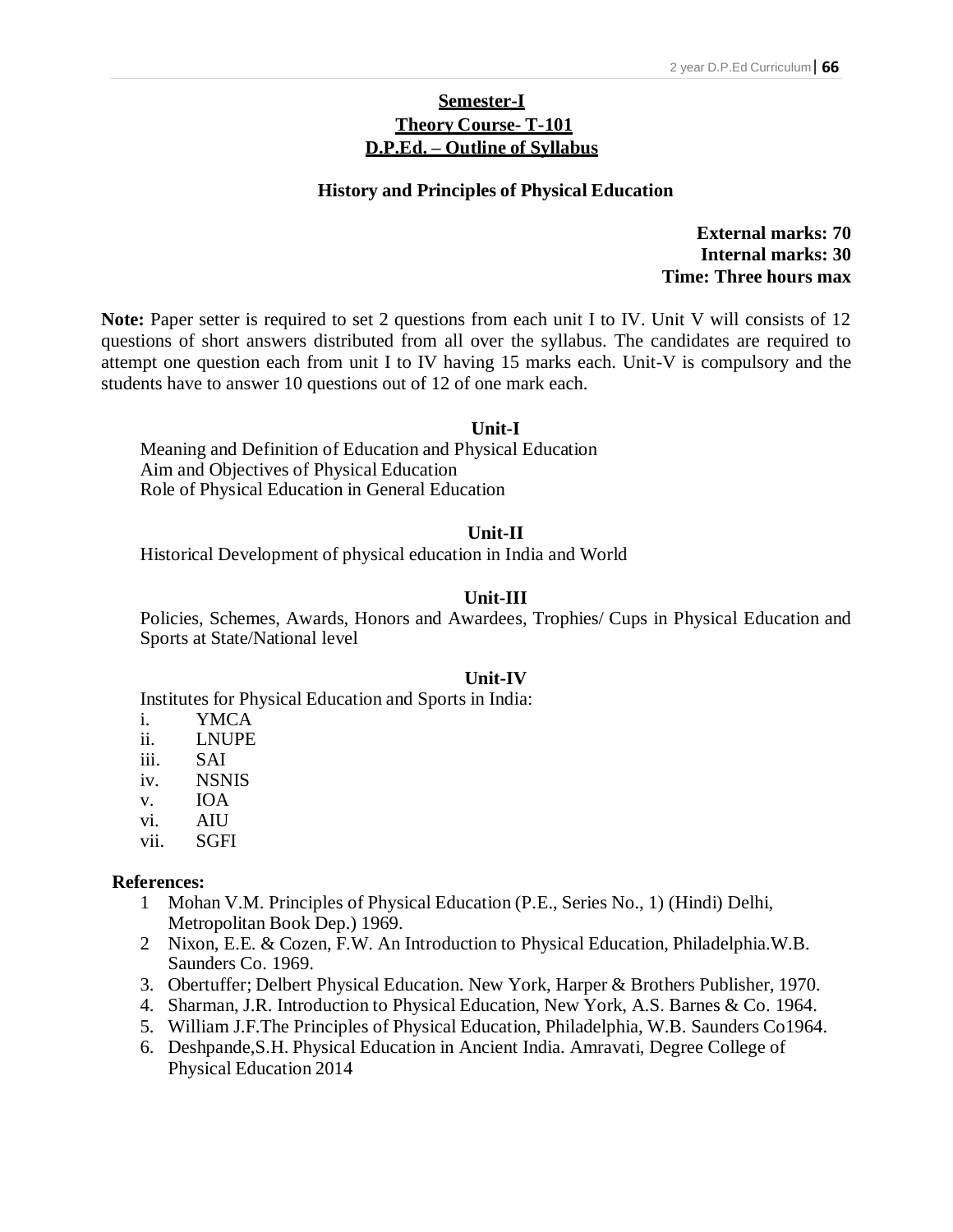# **Theory Course– T-102**

### **Foundations of Physical Education**

**External marks: 70 Internal marks: 30 Time: Three hours max**

Note: Paper setter is required to set 2 questions from each unit I to IV. Unit V will consists of 12 questions of short answers distributed from all over the syllabus. The candidates are required to attempt one question each from unit I to IV having 15 marks each. Unit-V is compulsory and the students have to answer 10 questions out of 12 of one mark each.

#### **Unit-I**

Physical Education in relation to Humanities:

- i. Pedagogy
- ii. Psychology
- iii. Sociology
- iv. Statistics

#### **Unit-II**

Physical Education in relation to Science Disciplines:

- i. Anatomy
- ii. Physiology
- iii. Anthropometry
- iv. Kinesiology
- v. Biomechanics
- vi. Nutrition

#### **Unit-III**

Heredity Traits, Muscle Tone, Athletic Heart, Unsynchronized development, Reciprocal Innervations, Reflex arc, Vital Capacity, Growth and Development at various levels – preadolescence, adolescence, adulthood, Differences in boys and girls, Classification of body types

#### **Unit-IV**

Learning – meaning and definition, Theories of Learning – Trial and Error Theory, Conditioned Response Theory, Insightful Learning, Laws of Learning, Law of Readiness, Law of Use and Disuse, Law of Effect, Law of Recency, Law of Frequency, Types of Learning – primary, associate, concomitant, Transfer of Learning, Learning Curve

#### **References:**

1. R.H.Tiwari, Prachin Krishna Sahitya me Sharirik Shikshan Darshan, (Hindi) Delhi, Bharatiya Book Corporation 2005.

2. Harold M. Barrow, Man and Movement: Principles of Physical Education. .  $2^{nd}$  edition, London Kempton pub. 1977

3. Ramesh Chandra Pradhan, Foundation of Physical Education New Delhi sports pub. 2011.

4. Retune B. Frost, Physical Education Foundation Practices Principles, London, Addison-Worley. Pub. Cont. 1975.

5. Sharma S. N., Philosophical and Sociological Foundation of Education New Delhi, Kanishka pub. Distributors 1995.

6. D. G. Wakharkar, Physical Education and Sports In India, Amravati Shree H.V.P.M. Pub., 1988.

7. Bucher Charles A, Foundation of Physical Education St. Louis: The C.V. Mosby Co., 1972.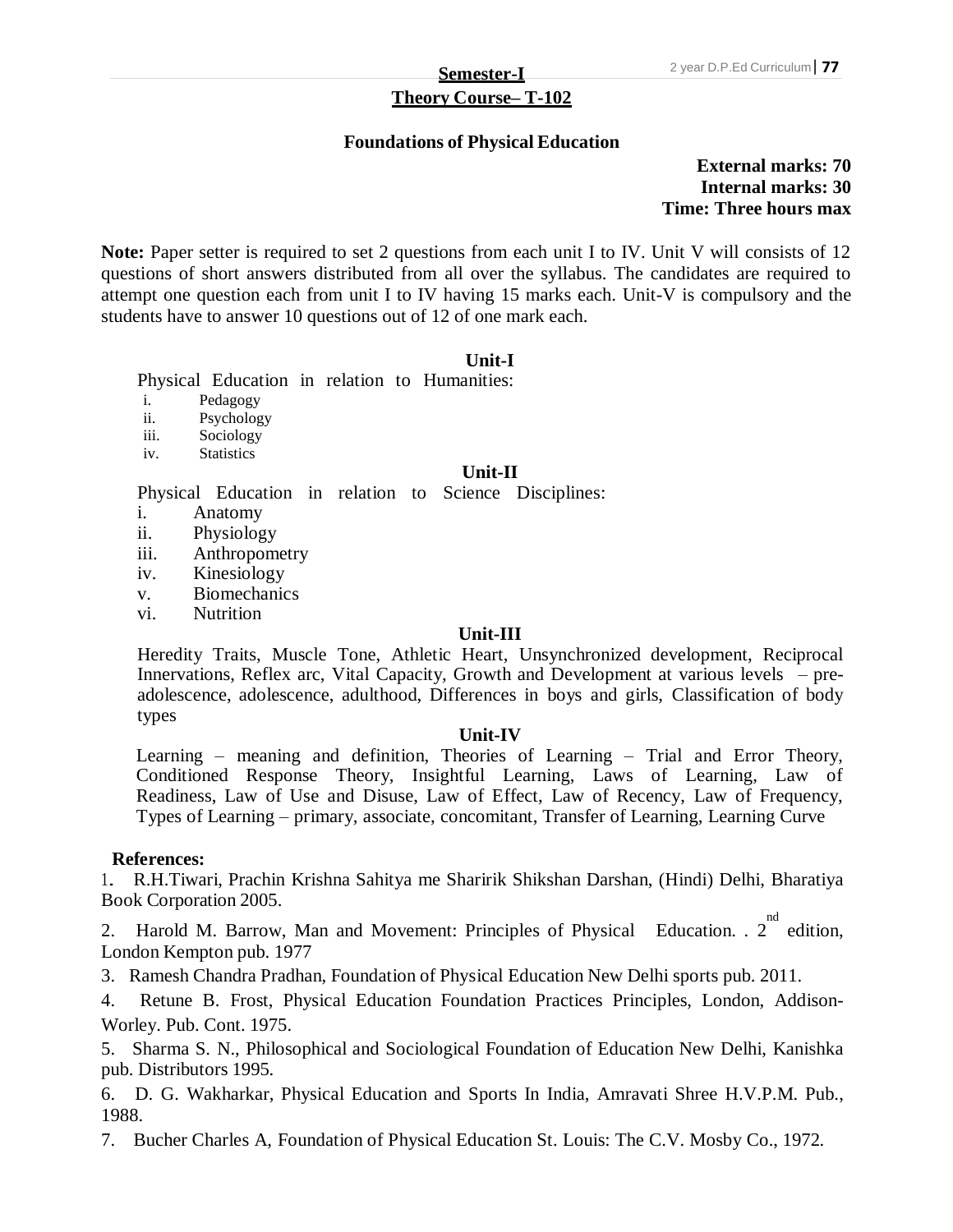# **Theory Course T-103 Basic Anatomy and Physiology**

## **External marks: 70 Internal marks: 30 Time: Three hours max**

Note: Paper setter is required to set 2 questions from each unit I to IV. Unit V will consists of 12 questions of short answers distributed from all over the syllabus. The candidates are required to attempt one question each from unit I to IV having 15 marks each. Unit-V is compulsory and the students have to answer 10 questions out of 12 of one mark each.

#### **Unit-I**

Meaning and Definition of Anatomy and Physiology

#### **Unit-II**

Definition and Description of Cell, Tissue, Organ and System, Bones and Joints –Structure & Classification

#### **Unit-III**

Brief description of Skeletal System, Muscular System, Respiratory System, Cardiovascular System, Nervous System, Digestive System, Excretory System, Endocrine System and Reproductive System

## **Unit-IV**

Effect of Exercise on Cardio-Respiratory and Muscular Systems

- 1. Gupta Manju and Gupta M.C. Body and Anatomical Science [Hindi] Delhi. Swaran Printing Press, 1980.
- 2. Gupta A. P. Anatomy and Physiology (Hindi), SumitPrakashan, Agra 2010.
- 3. Sharma, R.D. Health and Physical Education [Hindi] Gupta Prakashan, 1979.
- 4. Singh, Sujan. Anatomy of Physiology and Health Education. Ropar. Jeet Publications, 1979 [Hindi].
- 5. Pearce Evelyn, C. Anatomy and Physiology for Nurses [Hindi] London, Faber & Faber Ltd. 1962.
- 6. Karpovich. Peter V. Physiology of Muscular Activity London. W.B. Saunders Co. 1059.
- 7. Morehouse, L.E. & Miller, J. Physiology of Exercise St. Louis The C.V. Mosby Co. 1967.
- **8.** Lamb, G.S. Essentials of Exercise Physiology. Delhi, Surjeet Publication, 1982.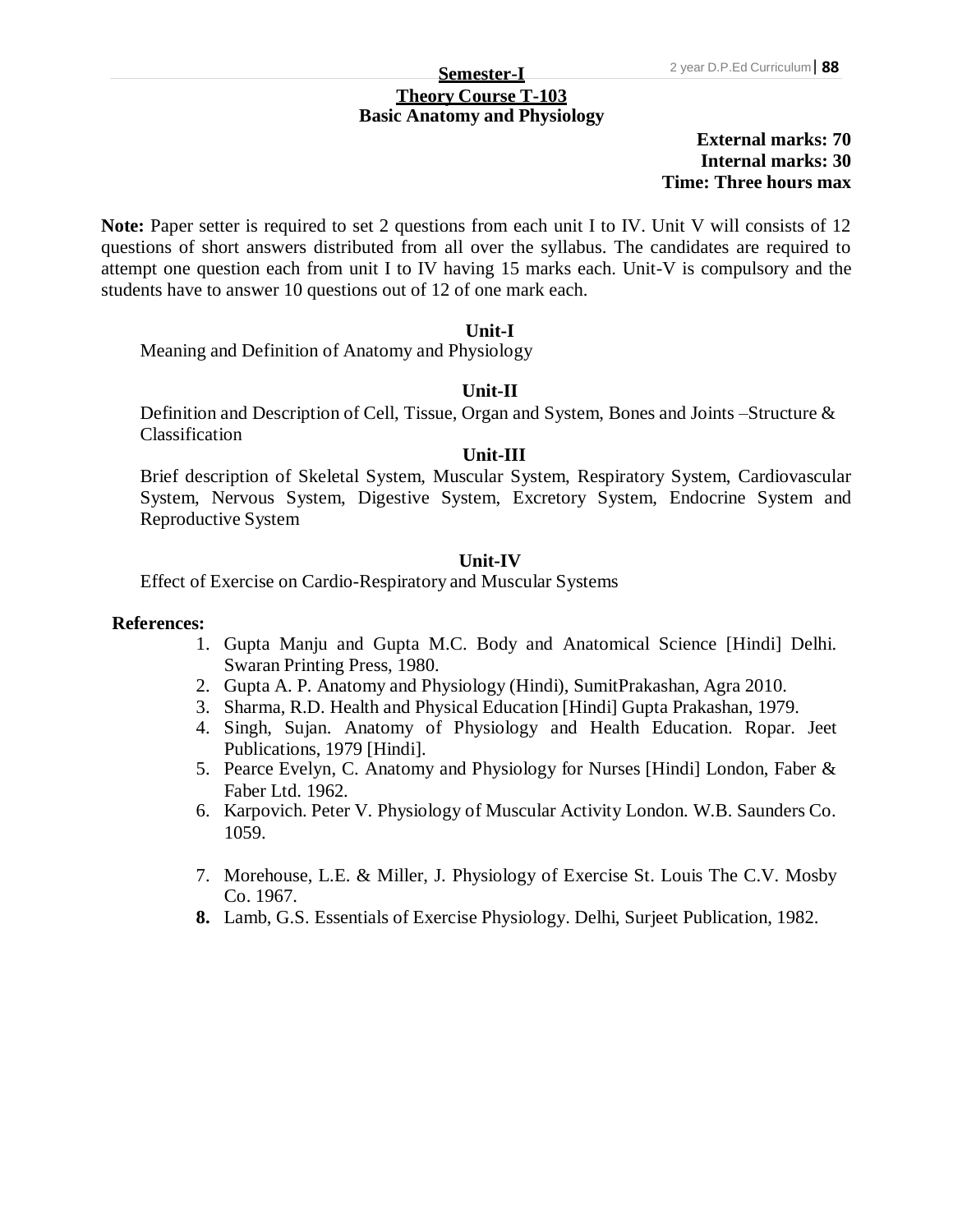# **Theory Course T-104**

### **Recreation & Value Education**

**External marks: 70 Internal marks: 30 Time: Three hours max**

Note: Paper setter is required to set 2 questions from each unit I to IV. Unit V will consists of 12 questions of short answers distributed from all over the syllabus. The candidates are required to attempt one question each from unit I to IV having 15 marks each. Unit-V is compulsory and the students have to answer 10 questions out of 12 of one mark each.

#### **Unit-I**

Meaning and Importance of Recreation, Types of recreation and Leisure Time Sports Activities – indoor, outdoor, active, passive, commercial, rural, Hobbies: as a leisure time activity and their educational values.

#### **Unit-II**

Various agencies which provide recreation in India, Qualities of a good recreation, Qualification of recreation leader.

## **Unit-IV**

Inculcation of Human Values, Ethical values, Spiritual values through Sports

#### **Unit-IV**

Social values, ethical values of officials and coaches on sports ground, ethical behavior in sports and sportsman spirit, ethical judgment.

- 1. Bucher Charles A, Foundation of Physical Education St. Louis: The C.V. Mosby Co., 1072.
- 2. Johnson, R.C. Measurements in Physical Education & Athletic, New York, Mac. Milan & Co. 1980.
- 3. Mohan V.M. Principles of Physical Education (P.E., Series No., 1) (Hindi) Delhi, Metropolitan Book Dep.) 1969.
- 4. Nixon, E.E. & Cozen, F.W. An Introduction to Physical Education, Philadelphia. W.B. Saunders Co. 1969.
- 5. Obertuffer; Delbert Physical Education. New York, Harper & Brothers Publisher, 1970.
- 6. Sharma, V.M. & Tiwari, R.H.: Teaching Methods in Physical Education (Hindi) Amaravati, Shakti Publication. 1979.
- 7. Sharman, J.R. Introduction to Physical Education, New York, A.S. Barnes & Co. 1964.
- 8. William J.F. The Principles of Physical Education, Philadelphia, W.B. Saunders Co. 1964.
- 9. Jackson Roger, Sports Administration Manual, Canada, Roger Jackson & associate Ltd., 2005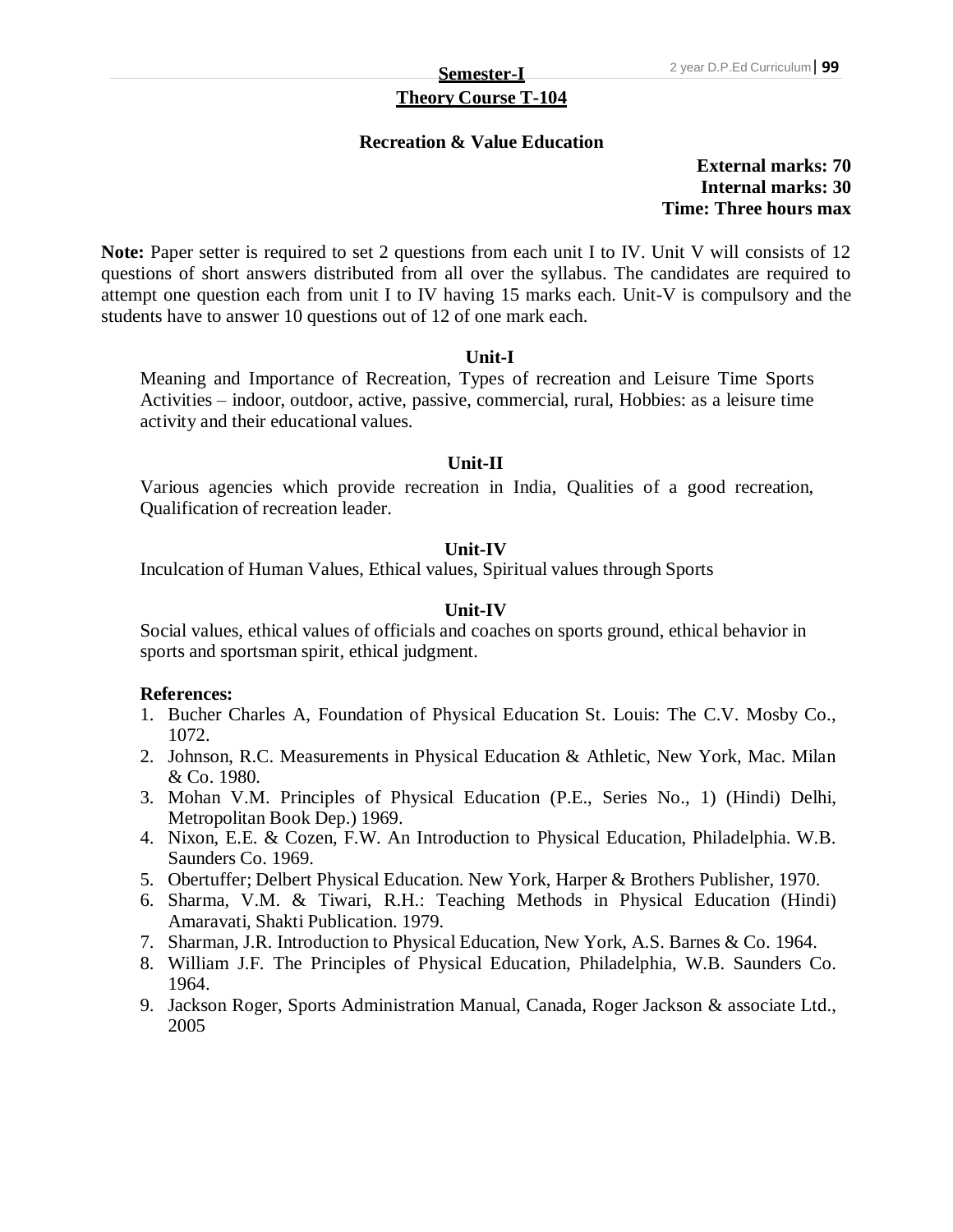### **Semester-I**

## **External marks: 70 Internal marks: 30**

### **Practicum**- PC-101

### **Swimming/ Gymnastics** –

- o Basic Skills and
- o competition rules and procedure,
- o competition structure.

#### **Track & Field** -

- o Marking of Track,
- o Events included in Track,
- o Basic Skills,
- o Rules and Regulations of different events,
- o competition structure.

## **Semester-I Practicum- PC-102**

#### **Flag Hosting/ March Past/ Lezium/ Dumb-bell/ umbrella/ Tipri/ Wands/ Hoop –**

- o Basic Skills
- o Rules and procedure,
- o competition structure.

## **Semester-I Practicum- PC-103**

- **Relay Games/ Group Games/ Minor Games/ Lead-up Games –**
	- o Basic Skills
	- o Competition rules and procedure,
	- o Competition structure.

## **Semester-I Practicum-** PC-104

## **Badminton/ Tennis/ Table-Tennis/ Squash –**

- o Basic Skills
- o Competition rules and procedure,
- o Competition structure.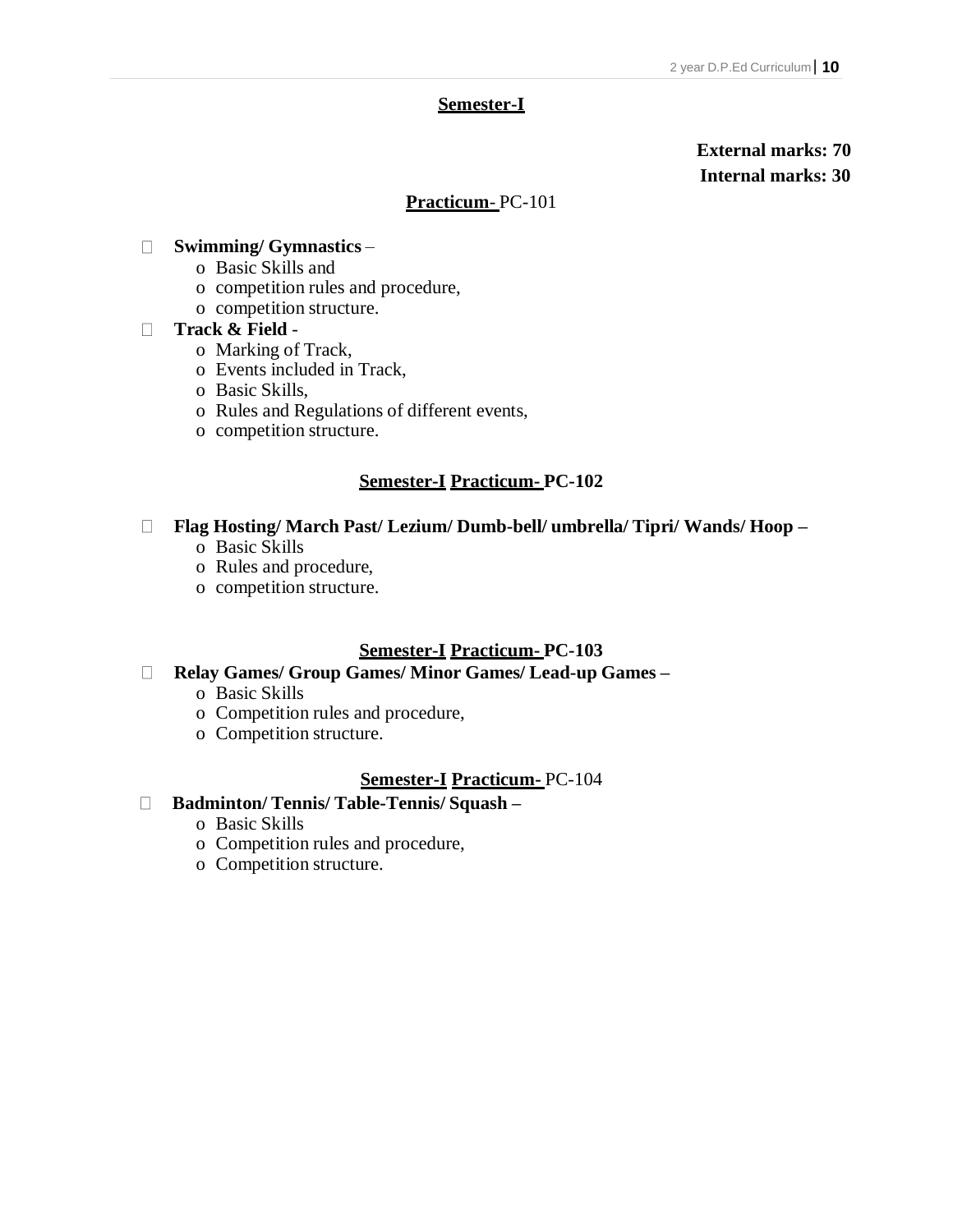## **Semester-II Theory- T-201 Yoga Education**

## **External marks: 70 Internal marks: 30 Time: Three hours max**

Note: Paper setter is required to set 2 questions from each unit I to IV. Unit V will consists of 12 questions of short answers distributed from all over the syllabus. The candidates are required to attempt one question each from unit I to IV having 15 marks each. Unit-V is compulsory and the students have to answer 10 questions out of 12 of one mark each.

## **Unit-I**

Meaning, Definition, Importance and Types of Yoga; Development of Yoga in India

## **Unit-II**

Effect of yogasana on various systems of body; Types and importance of asanas with special reference to physical education and sports

## **Unit-III**

Ashtang Yoga – Yama, Niyama, Asana, Pranayama, Pratyahar, Dharna, Dhyan,Samadhi

#### **Unit-IV**

Shatkarmas and Bandha Mudra

- 1. Duggal, Satyapad: Teaching Yoga (the Yoga Institute, Santacruz, Bombay, 1985)
- 2. Swami Satyananda : Yoga Education for Children Saraswati (Bihar School of Yoga, Munger, 1990)
- 3. Gawande, E.N.: Value oriented Education (Sarup& sons, New Delhi 110002)
- 4. Nagendra, H.R. and Nagarathna R: New Perspectioves in Stress Management (V. K. Yogas, Bangalore, 1988)
- 5. Udupa, K.N.: Stress and its Management by Yoga (MotilalBanarsidass, Delhi)
- 6. Ghorote, M.L.: Applied Yoga, Lonavala.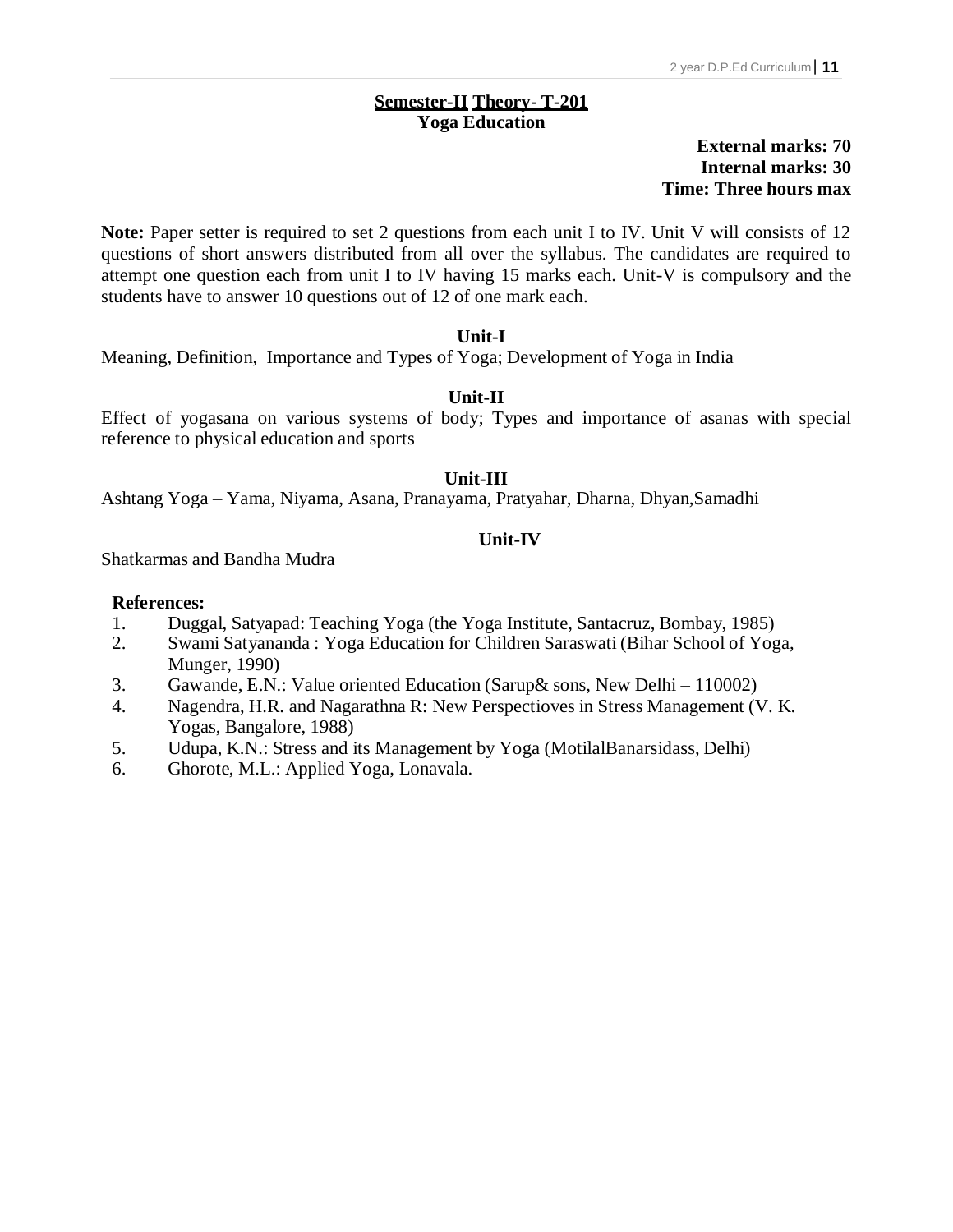## **Health Education & Environmental Studies**

## **External marks: 70 Internal marks: 30 Time: Three hours max**

Note: Paper setter is required to set 2 questions from each unit I to IV. Unit V will consists of 12 questions of short answers distributed from all over the syllabus. The candidates are required to attempt one question each from unit I to IV having 15 marks each. Unit-V is compulsory and the students have to answer 10 questions out of 12 of one mark each.

#### **Unit-I**

Meaning, Definition, Importance and Dimensions of Health; Principles of Health Education

## **Unit-II**

Common Health Problems in India, Communicable and Non-Communicable Diseases, Hygiene – Personal, Mental, Sleep, Food, Occupational Health, Cleanliness and awareness through educational activities (SSA)

#### **Unit-III**

Environmental Studies – Meaning, natural and men made Hazards and Education

## **Unit-IV**

Natural Calamities – Prevention and Safety Measures during natural calamities, WHO, UNICEF, UNIESCO and other agencies

- 1 Moss and et. At. "Health Education" (National Education Association of U.T.A.)
- 2 Nemir A. "The School Health Education" (Harber and Brothers, New York).
- **3** Frank H. Walter H., Turners School Health Education, the C.V. Mosby Company, Saint Louis-1976
- 4 Agrawal, K.C. Environmental Biology (Bikaner: Nidhi publishers Ltd.) 2001.
- 5 Miller T.G.Jr., Environmental science (Wordsworth publishing Co.)
- 6 Odum,E.P. fundamental of Ecology (U.S.A.: W.B. Saunders Co.) 1971.
- 7 Townsend C. Essentials of Ecology (Black well science)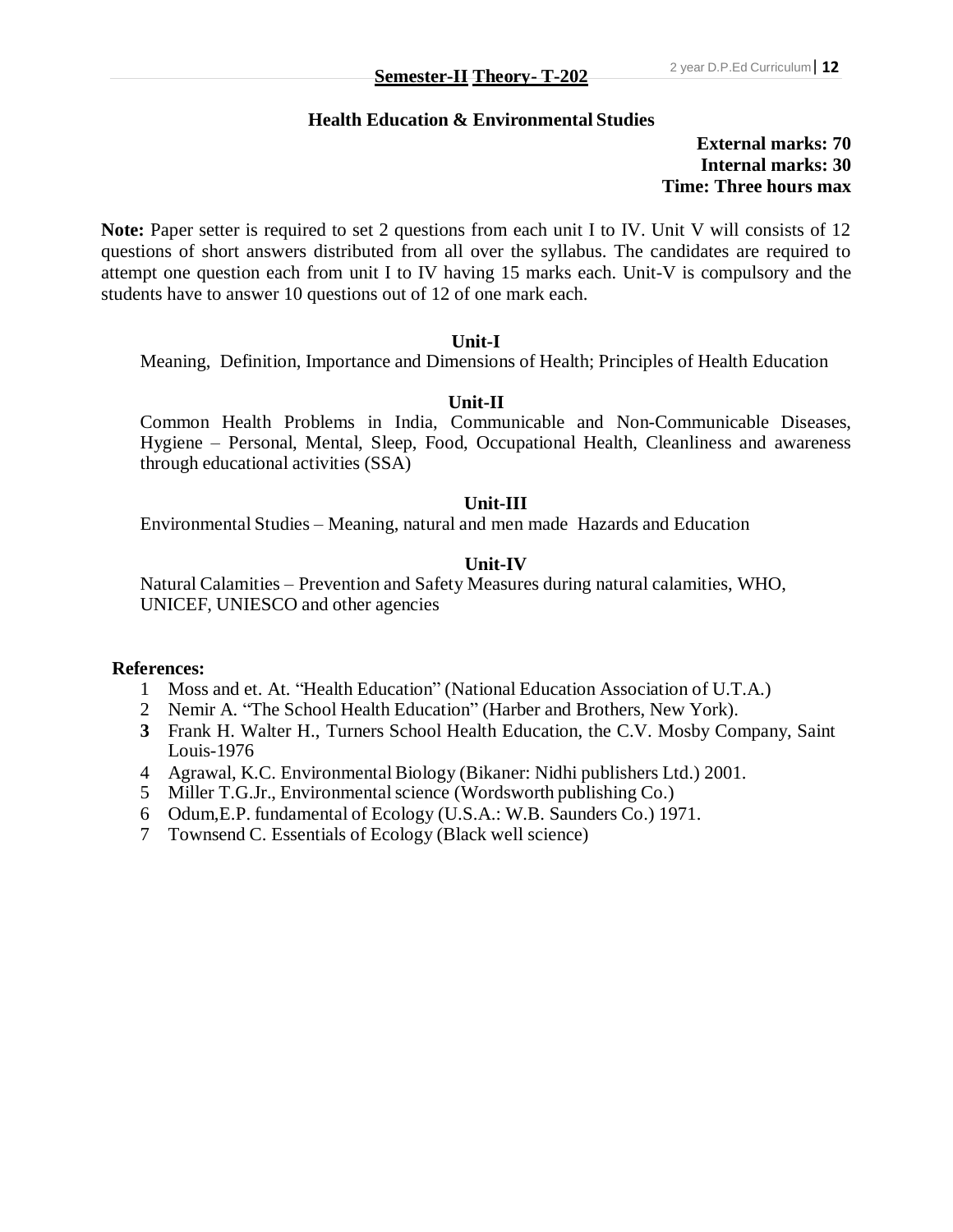#### **Semester-II Theory- T-203**

## **Methods of Physical Education**

**External marks: 70 Internal marks: 30 Time: Three hours max**

Note: Paper setter is required to set 2 questions from each unit I to IV. Unit V will consists of 12 questions of short answers distributed from all over the syllabus. The candidates are required to attempt one question each from unit I to IV having 15 marks each. Unit-V is compulsory and the students have to answer 10 questions out of 12 of one mark each.

#### **Unit-I**

Meaning, Definition, Importance and Factors Influencing Method of Teaching

#### **Unit-II**

Principles of Presentation Technique and Class Management in physical education; Commands, Class Formation

#### **Unit-III**

Methods of teaching for different kinds of physical activities (Calisthenics, Gymnastics, Minor Games, Major Games, Rhythmic Activities); Principles of Teaching (Simple and complex, Part and whole, Learning by doing, Intrinsic and extrinsic motivation, Frequency and duration in instructional periods, Recognition etc)

#### **Unit-IV**

Lesson Plan – Concept, Objectives, Types of Lesson Plan; Preparation of Lesson Plan in Physical Education

- 1. Bossing, N.L. Progressive, Methods & Teaching Secondary Schools.
- 2. Knap, C. &Hagma. E.P. Teaching Methods for Physical Education, New York: McGraw Hill Book Co. Inc 1958.
- 3. Kozman H.C. Cassidy R. & Jackson C. Methods in Physical Education London: W.B. Saunders Co. 1960.
- 4. Pandey, L.K. Methods in Physical Education (Hindi) Delhi, Metropolitan Book Depot, 1977.
- 5. Sharma, V.M. & Tiwari, R.H.: Safal Path Niyojan, (Hindi) Amaravati, Shakti Publication. 1979.
- 6. Tirunarayanan, C. &Hariharan, S. Methods in Physical Education Karaikudi: South India Press, 1969.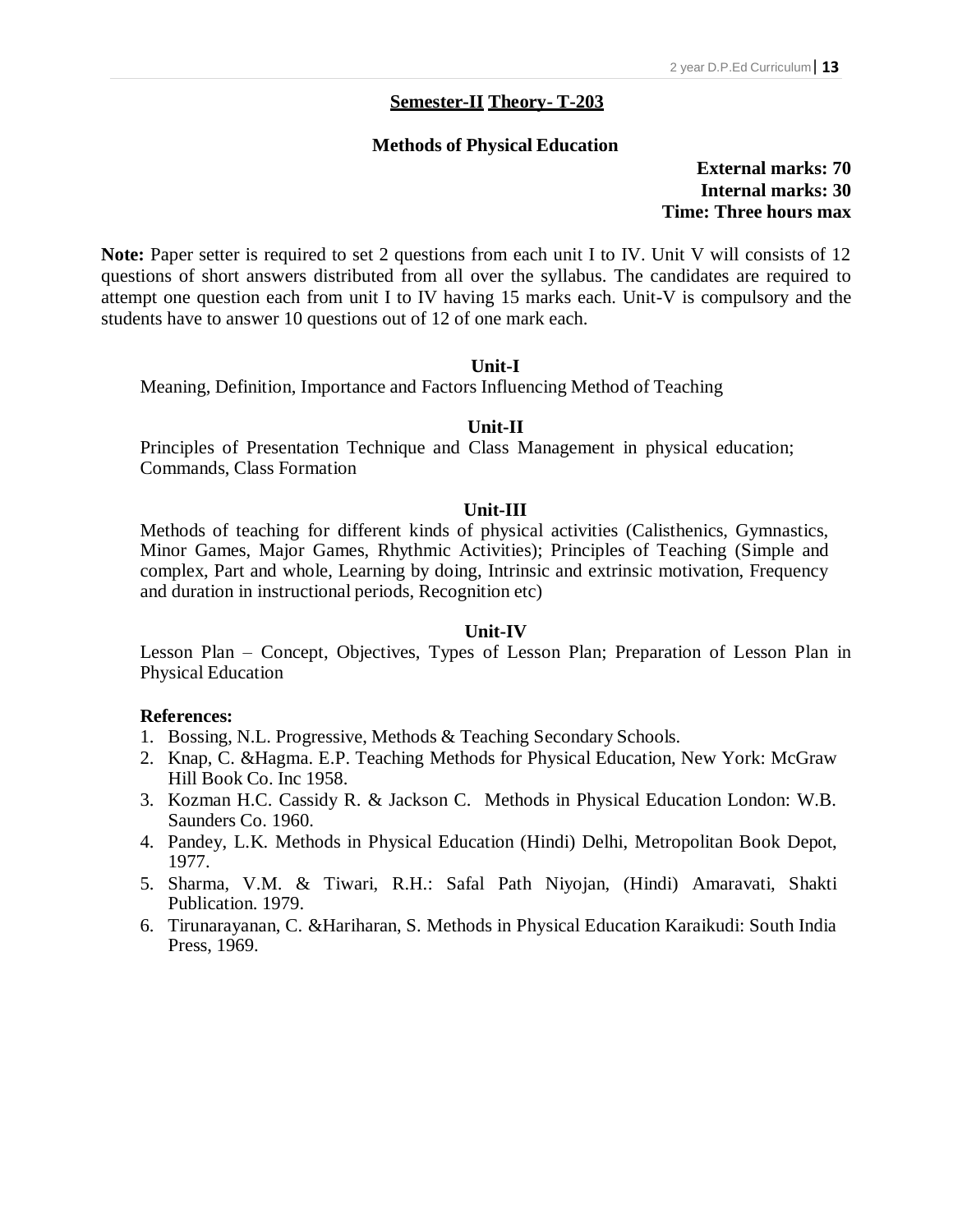### **Semester-II Theory- T-204**

## **External marks: 70 Internal marks: 30 Time: Three hours max**

Note: Paper setter is required to set 2 questions from each unit I to IV. Unit V will consists of 12 questions of short answers distributed from all over the syllabus. The candidates are required to attempt one question each from unit I to IV having 15 marks each. Unit-V is compulsory and the students have to answer 10 questions out of 12 of one mark each.

## **Adapted Physical Education & Corrective Exercises**

#### **Unit-I**

Adapted Physical Education- Meaning, Definition, Objectives and Importance

#### **Unit-II**

Concept and Significance of Good Posture; Effect of Bad Posture on our Body; Postural Deformities and their Remedies; Corrective Exercises for Postural Illnesses and Deformities

#### **Unit-III**

Classification of various disabilities – physical, mental, visual, hearing, behavioral; Principles of adapted physical education programme

#### **Unit-IV**

Co-curricular activities for the disabled – Indoor/ Outdoor programmes, rhythm and dance activities, aquatic activities, fitness testing of disabled child

- 1. Author David Jean Pyfer, Adapted Physical Education and Recreation V. 5<sup>th</sup>ed. S.T Louis Mostly College pub. 1985.
- 2. Pomerocy Janet, Recreation for the Physically Handicapped N. York The Macmillan Comfogy 1964
- 3. Gandhi P. K.  $\&$  S.R. Mohisini, The Physically handicapped and the Government Delhi Seema pub. 1982
- 4. Graham Uplon , Physical and creative activities for the mentally Handicapped New York. Cambridge university press.
- 5. Bryant J. craatty, Adapted Physical Education for Handicapped Children and Youth, London Lever Pub. Comfort 1980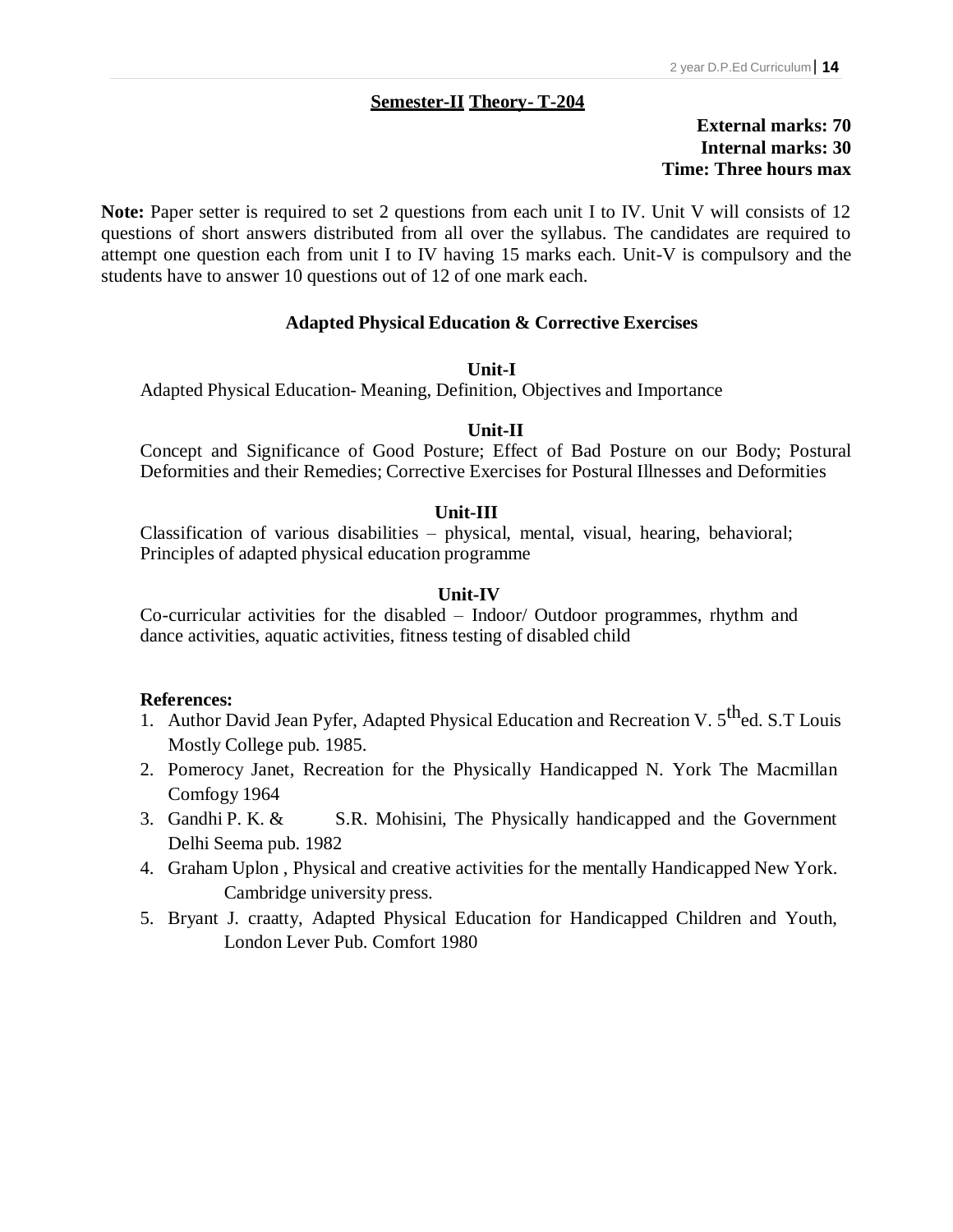#### **Semester-II**

## **External marks: 70 Internal marks: 30**

## **Practicum PC-201**

## **Swimming**

- o Basic Skills
- o Competition rules and procedure,
- o Competition structure.

#### **Gymnastics**

- o Basic Skills
- o Competition rules and procedure,
- o Competition structure

## **Track & Field**

- o Marking of Field,
- o Events included in Field,
- o Basic Skills,
- o Rules and Regulations of different events,
- o Competition structure.

## **Semester-II Practicum PC-202**

- **Ball Games (Any one)** Baseball/ Basketball/ Cricket / Football/ Handball
	- o Basic Skills and
	- o Rules of the Game,
	- o competition structure and procedure

## **Semester-II Practicum PC-203**

#### **Shooting/ Aerobics/ Calisthenics/ Yoga/ Indigenous Sports - Kabaddi/ Kho-** $\Box$ **Kho/Mallkhambh** –

- o Basic Skills and
- o Rules of the Game and
- o competition structure and procedure,
- o Yoga Basic Yogic Asanas (at least 10) and Pranayams

## **Semester-II Teaching Practice TP-201**

- $\Box$  Conducting Lessons in Classroom
- □ Conducting Lessons on Yoga/ Aerobics/ Calisthenics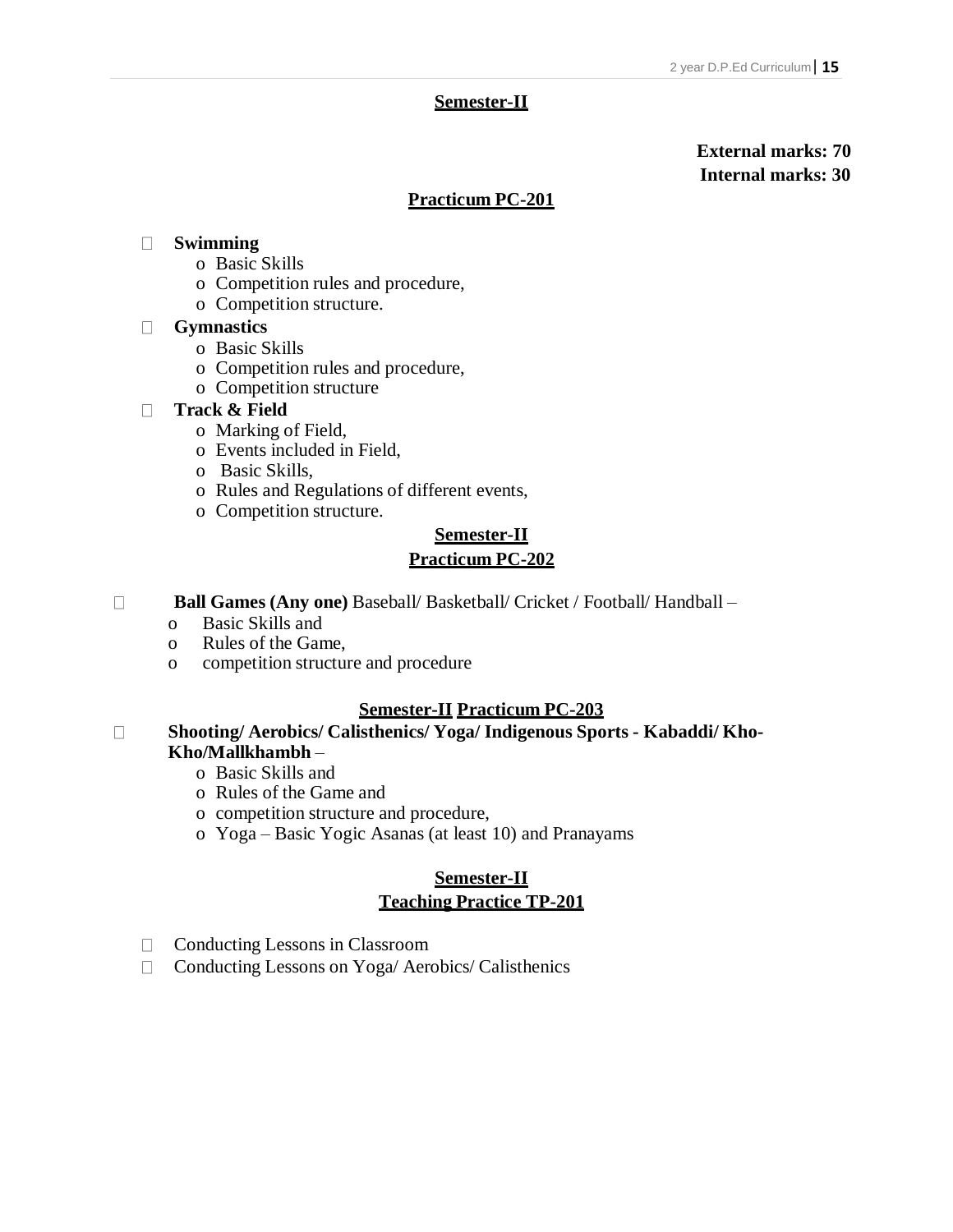#### **<sup>16</sup> Semester-III Theory – T-301 Sports Training**

## **External marks: 70 Internal marks: 30 Time: Three hours max**

Note: Paper setter is required to set 2 questions from each unit I to IV. Unit V will consists of 12 questions of short answers distributed from all over the syllabus. The candidates are required to attempt one question each from unit I to IV having 15 marks each. Unit-V is compulsory and the students have to answer 10 questions out of 12 of one mark each.

## **Unit-I**

Meaning, Definition, Importance, Characteristics and Principles of Sports Training

#### **Unit-II**

Training Load and Adaptation Process; Overload – Causes, Symptoms and Preventive **Measures** 

#### **Unit-III**

Definition, Types and Factors Affecting Flexibility, Strength, Endurance, Speed and Coordinative Abilities

## **Unit-IV**

Methods of developing various Fitness Components – Flexibility, Strength, Endurance, Speed and Coordinative Abilities, methods of talent identification and nurturing of talent.

- 1. Harre, Dietrich, Principles of Sports Training (Berlin: Speculated, 1982).
- 2. Dick W. Frank. Sports Training Principles (London: Lepus Books, 1980).
- 3. Jensen, R. Clayne, and Fisher A.G. Scientific Basis of Athletic Conditioning (Philadelphia: 1979).
- 4. Matvyew, L.P. Fundamental of Sports Training (Moscow: Progress Publishers, 1981).
- 5. Cratty, J. Brayant Perceptual and Motor Development in Infants and Children (N.J.: Englewood Cliffs, Prentice Hall, Inc. 1979).
- 6. Singh, H. Sports Training, General Theory and Methods (Patiala: NSNIS, 1984).
- 7. Uppal, A.K., Sports Training (New Delhi: Friends Publication, 1999).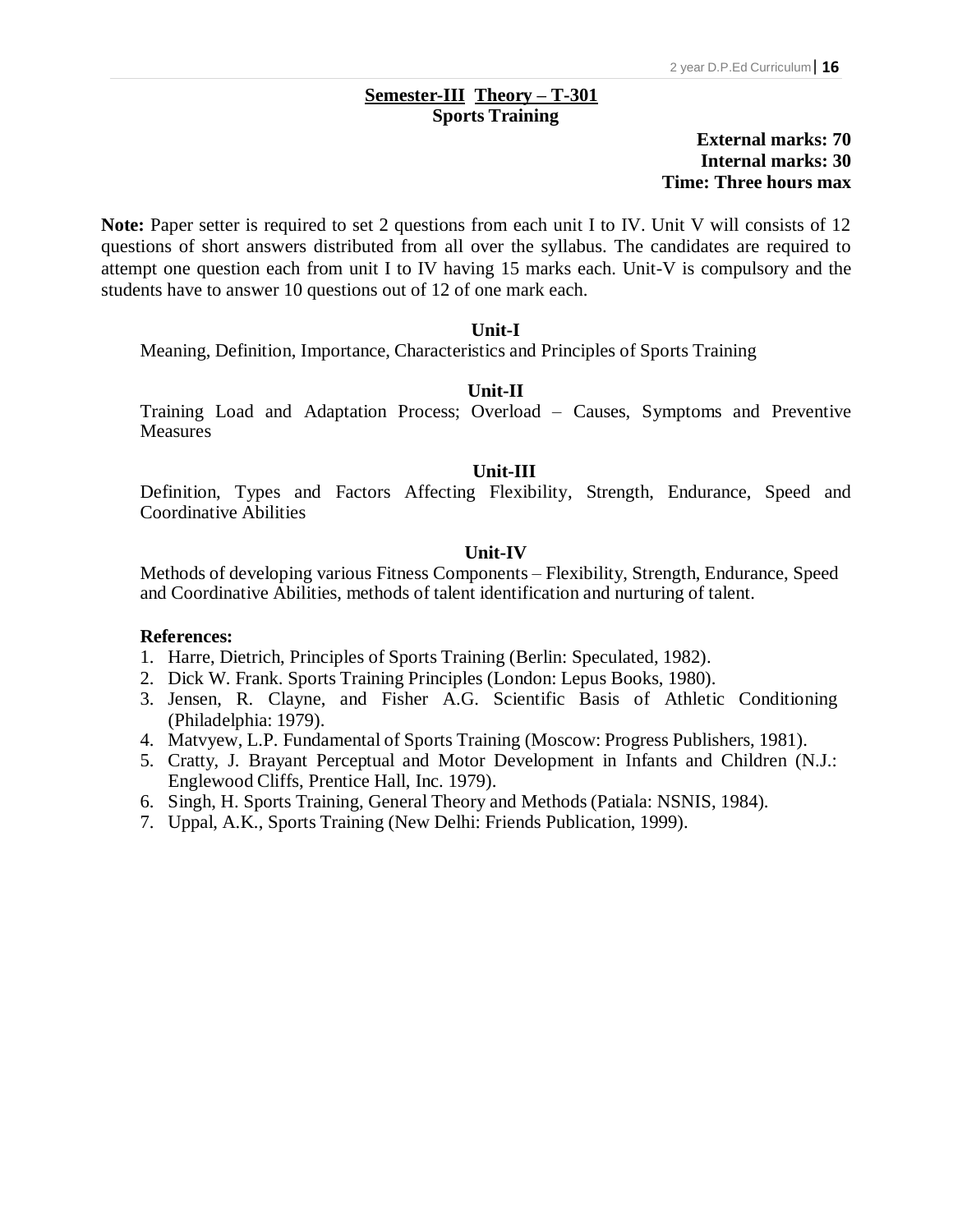## **<sup>17</sup> Semester-III Theory – T-302**

#### **Child Psychology and Sociology**

## **External marks: 70 Internal marks: 30 Time: Three hours max**

Note: Paper setter is required to set 2 questions from each unit I to IV. Unit V will consists of 12 questions of short answers distributed from all over the syllabus. The candidates are required to attempt one question each from unit I to IV having 15 marks each. Unit-V is compulsory and the students have to answer 10 questions out of 12 of one mark each.

#### **Unit-I**

Meaning, Definition and Nature of Psychology, Sports Psychology and Educational Psychology

#### **Unit-II**

Stages of Growth and Development of Children - Physical, mental, social and communication skill development and psycho-motor learning at different stages

## **Unit-III**

Meaning, Definition and Importance of Sociology and Sports Sociology; Culture and Sports, Socialization and Sports, Gender and Sports

#### **Unit-IV**

Motivation – Meaning, Types and Role of motivation in teaching physical activities; social acceptance and cognitive process of physical activities, Motive, Incentive and Achievement

- 1. Blair, Jones and Simpson, Educational Psychology, McMillan Co., New York, 1962.
- 2. Cratty, B. J., Psychology and Physical activity. Eaglewood Cliffs. Prentice Hall, 1968.
- 3. Crow and Crow, Educational Psychology. Eurasia Publishing House, N. Delhi, 1979.
- 4. Kamlesh, M.L. Psychology in Physical Education and Sport. Metropolitan Book Co., 5. Delhi.1998.
- 6. Mathur, S.S., Educational Psychology. Vinod PustakMandir, Agra, 1962.
- 7. Skinnner, Charles. E., Education Psychology. Prentice Hall of India, N. Delhi, 1984.
- 8. Loy, John W., Kenyon, gerald S. & McPherson, Barry D. Sports Culture and Society (Philadelphia: Lea &Febiger, 1981).
- 9. Ball, Donald W. and Loy John W. Sport and Social Order; Contribution to the sociology of sport, (London: Addison Wesley Publishing Co., Inc., 1975).
- 10. Loy John. W. McPherson, Barry D., and Kenyon Gerald, Sport and Social System (London: Addison Wesley Publishing Company Inc., 1978).
- 11. Edward Larry. Sociology of Sport (Illinois: The Dorsey Press, 1973).
- 12. Cratty, Brayant J. Social Dimensions of Physical Activity New Jersey: Englewood Cliffs, Prentice Hall Inc., 1967.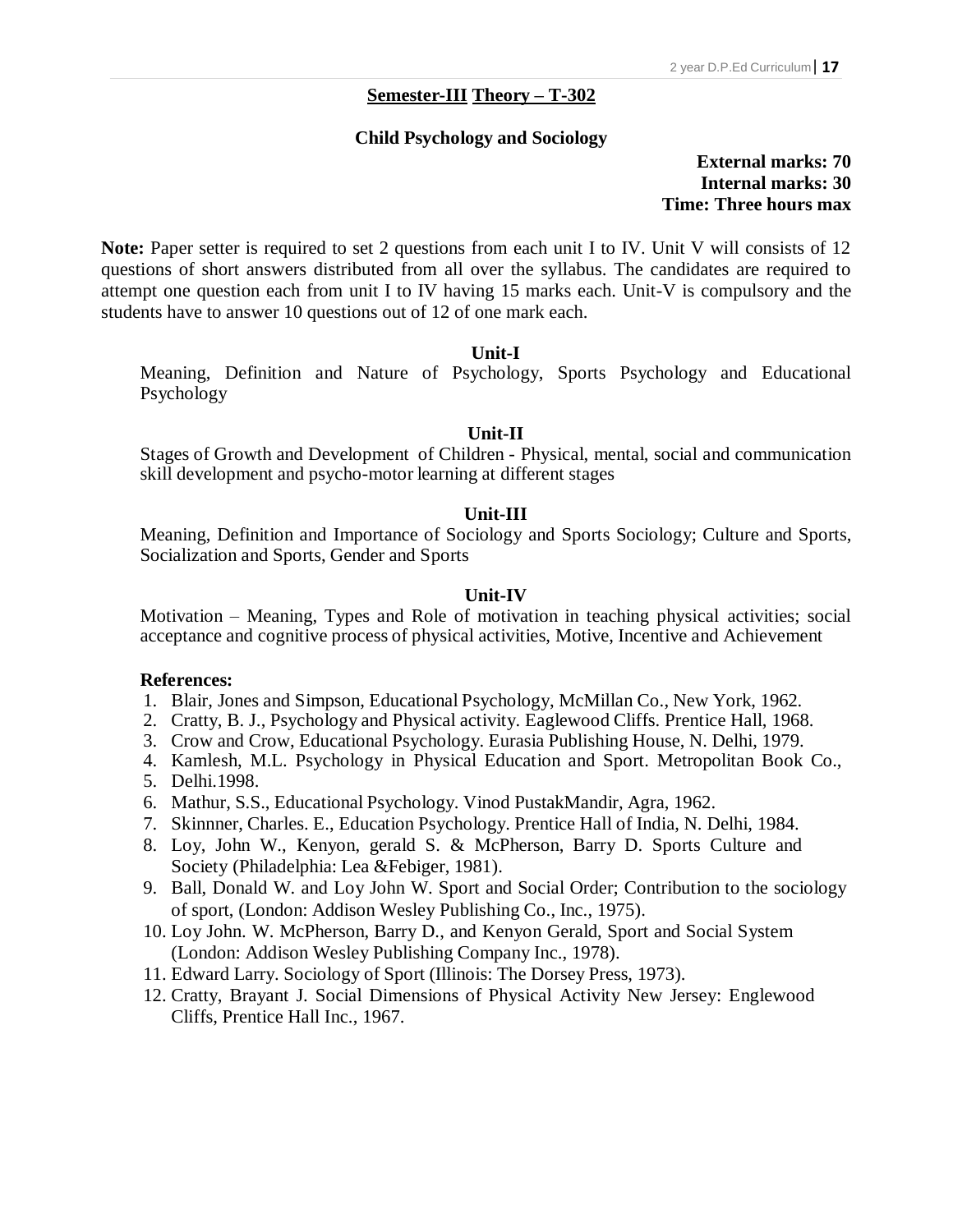## **Semester-III Theory – T-303**

#### **Information Technology in Physical Education**

**External marks: 70 Internal marks: 30 Time: Three hours max**

**Note:** Paper setter is required to set 2 questions from each unit I to IV. Unit V will consists of 12 questions of short answers distributed from all over the syllabus. The candidates are required to attempt one question each from unit I to IV having 15 marks each. Unit-V is compulsory and the students have to answer 10 questions out of 12 of one mark each.

#### **Unit-I**

Introduction to Computer System: Definition, Characteristics, Principles, Parts of Computer and their functions, Generations, Input and Output Devices, Software and Languages of Computer, Operating Systems, Memory

#### **Unit-II**

WINDOWS: Meaning and Features of Windows, Graphic user Interface, Screen to Start and Shutdown Computer, Creating Folders and Short cut Icons. Saving, Copying and Deleting Files, Loading Software. Use of Note Pad and Paint Brush MS OFFICE: including MS Word, MS Excel and MS Power point

#### **Unit-III**

Computer Applications in Physical Education: principles of development of self instruction materials special reference to school children, principles of designing e-learning modules

#### **Unit-IV**

Computer Assisted Instruction & Web Based Instruction; Use of Educational Software and CD's. Use of computers in Library, Administration, Guidance and Examination

- 1 Chauhan Sunil, SaxenaAkash, Gupta Kartika, Foundation of Computer, (Firewall Media, 2006)
- **2** Computer Fundamentals. Pradeep K. Sinha &Priti Sinha, 4th edition, BPB Publication
- 3 Computers in Your Future, Marilyn Meyer & Roberta Baber,2nd edition, Prentice Hall India
- 4 Computers Today. Suresh K. Basandra, Galgotia publication, upgraded edition-2008
- 5 Irtegov, D. Operating System Fundamentals. Firewall Media. 2004.
- 6 Milke, M Absolute Beginner's Guide to Computer Basics, Pearson Education Asia 2007.
- 7 NIIT Basics of Networking Prentice Hall of India Pvt. Ltd, 2004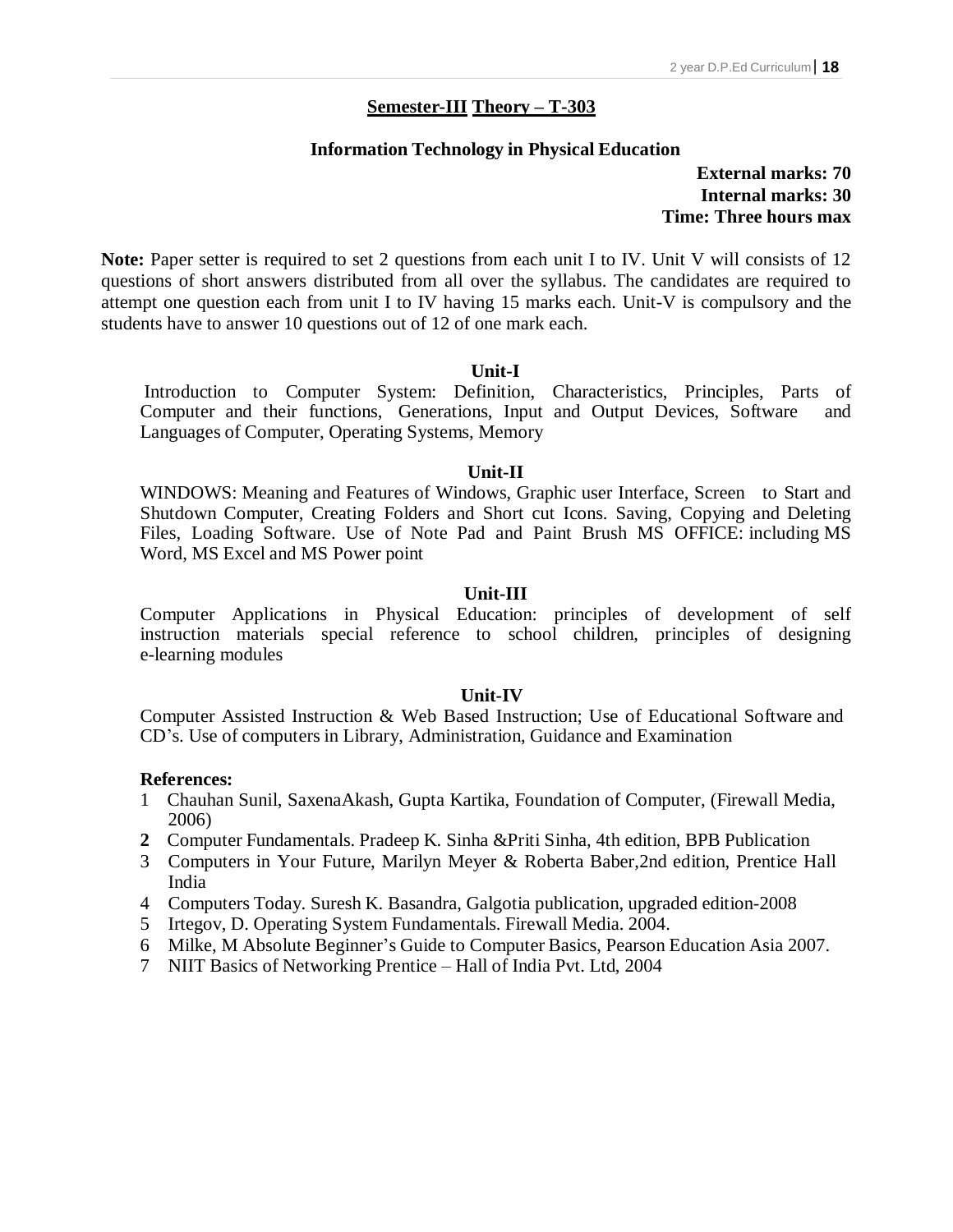## **Youth Leadership & Social Welfare**

## **External marks: 70 Internal marks: 30 Time: Three hours max**

**Note:** Paper setter is required to set 2 questions from each unit I to IV. Unit V will consists of 12 questions of short answers distributed from all over the syllabus. The candidates are required to attempt one question each from unit I to IV having 15 marks each. Unit-V is compulsory and the students have to answer 10 questions out of 12 of one mark each.

#### **Unit-I**

Youth Leadership through sports, NYK, NGO, NSO, NCC and NSS

## **Unit-II**

Camping – Meaning, Definition, Significance of Camping; Types of Camps – Selection and layout of camp sites, Administrative issues of leadership Camp

#### **Unit-III**

Planning, execution and administration of Camp Programme and Activities, Camp Fire, Stunts and Contest, Cook Out, Trekking, Hiking, Treasure Hunt, Citizenship Training, Camp Games, Mock Games, Evaluation of Camp Work

## **Unit-IV**

Contribution of Leadership Activities in personality development and Social Welfare

- 1. Cratty, B. J., Psychology and Physical activity. Eaglewood Cliffs. Prentice Hall, 1968.
- 2. Crow and Crow, Educational Psychology. Eurasia Publishing House, N. Delhi, 1979.
- 3. Kamlesh, M.L. Psychology in Physical Education and Sport. Metropolitan Book Co., N. Delhi.1998.
- 4. Skinnner, Charles. E., Education Psychology. Prentice Hall of India, N. Delhi, 1984.
- 5. Loy, John W., Kenyon, gerald S. & McPherson, Barry D. Sports Culture and Society (Philadelphia: Lea &Febiger, 1981).
- 6. Ball, Donald W. and Loy John W. Sport and Social Order; Contribution to the sociology of sport, (London: Addison Wesley Publishing Co., Inc., 1975).
- 7. Loy John. W. McPherson, Barry D., and Kenyon Gerald, Sport and Social System (London: Addison Wesley Publishing Company Inc., 1978).
- 8. Edward Larry. Sociology of Sport (Illinois: The Dorsey Press, 1973).
- 9. Cratty, Brayant J. Social Dimensions of Physical Activity New Jersey: Englewood Cliffs, Prentice Hall Inc., 1967.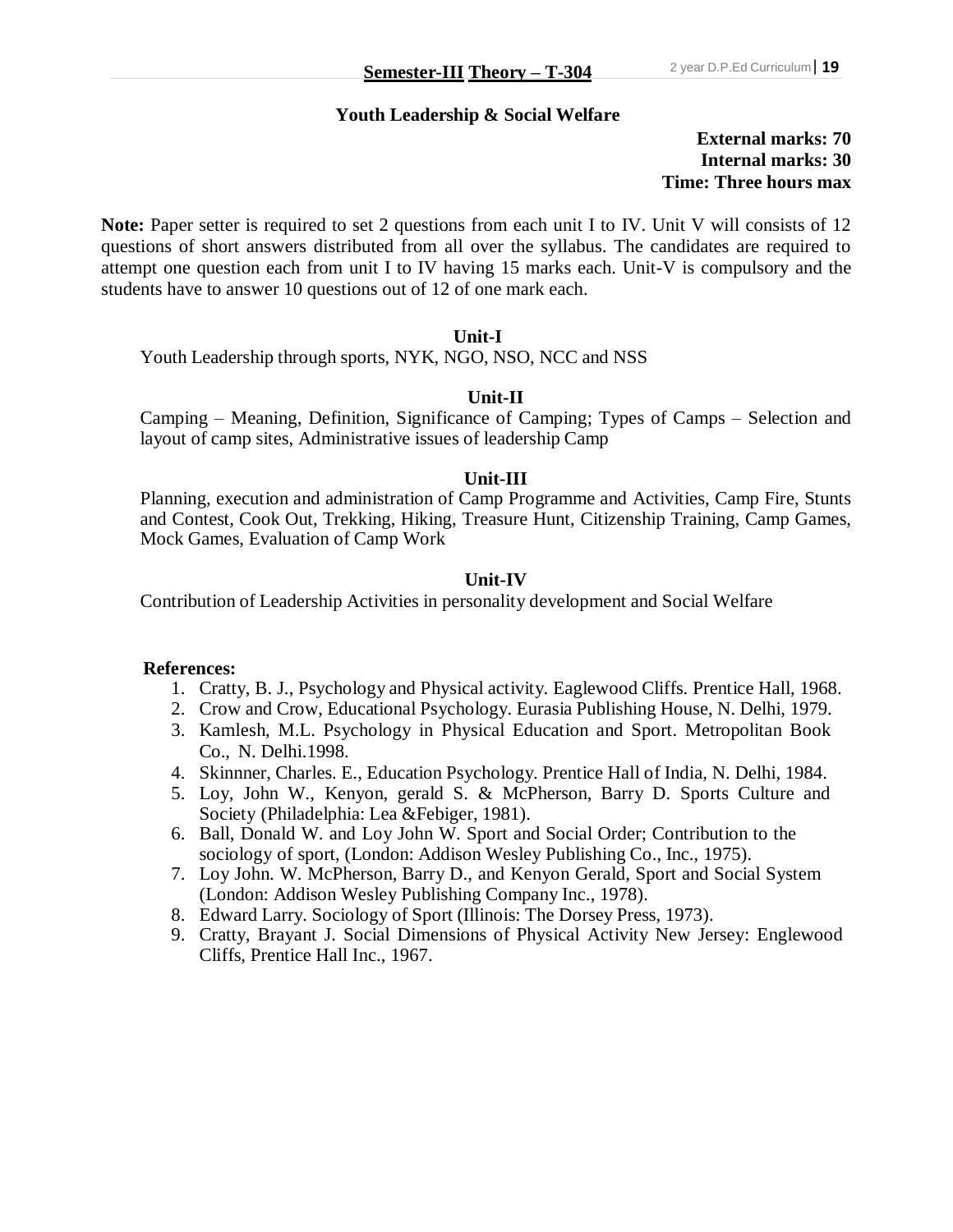## **External marks: 70 Internal marks: 30**

## **PRACTICUM – PC-301**

### **Swimming**

- o Basic Skills and
- o competition rules and procedure,
- o Competition structure.

### **Gymnastics** –

- o Basic Skills and
- o competition rules and procedure,
- o Competition structure.

#### **Track & Field**–

- o Marking of Field,
- o Events included in Field,
- o Basic Skills,
- o Rules and Regulations of different events,
- o Competition structure.

## **Semester-III PRACTICUM – PC-302**

- **Ball Games: (Any one)** Hockey/Netball/ Softball/ Volleyball
	- o Basic Skills and
	- o Rules of the Game,
	- o Competition structure and procedure.

## **Semester-III PRACTICUM – PC-303**

## **Combative Sports (Any one) Boxing/Fencing/Judo/Karate/Martial Arts/Tae-Kwon-do**

- o Basic Skills and
- o Rules of the Game,
- o Competition structure and procedure.

## **Semester-III TEACHING PRACTICE-TP-301**

- $\Box$  Coaching Lessons 5 Lessons on different skills of PC-301
- $\Box$  Coaching Lessons 5 Lessons on different skills/ tactics of PC 302 and 303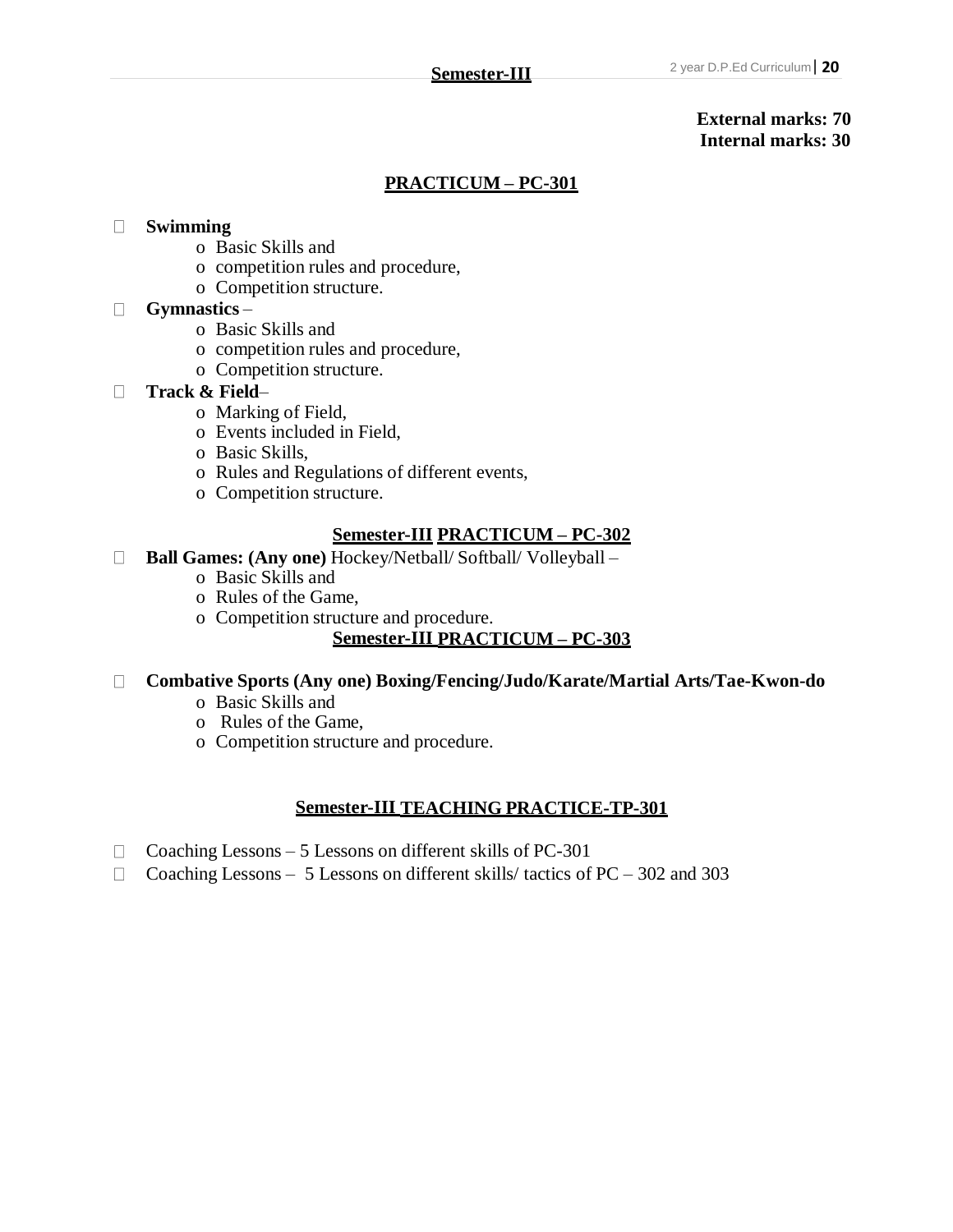#### **21 Semester-IV Theory – T- 401 Sports Injuries and Rehabilitation**

## **External marks: 70 Internal marks: 30 Time: Three hours max**

Note: Paper setter is required to set 2 questions from each unit I to IV. Unit V will consists of 12 questions of short answers distributed from all over the syllabus. The candidates are required to attempt one question each from unit I to IV having 15 marks each. Unit-V is compulsory and the students have to answer 10 questions out of 12 of one mark each.

## **Unit-I**

Meaning and Causes of Injuries in Sports; General Principles of Preventions of Injuries

## **Unit-II**

Common Sports Injuries and their Management (Strain, Muscle and Ligament Sprain, Lower Back Strain, Tennis Elbow, Golfer's Elbow, Runner's Knee, Shin Pain, Blister, Concussion, Abrasion, Laceration, Haematoma, Fracture, Dislocation)

## **Unit-III**

Definition of First-Aid, DRABC of First Aid, CPR, First Aid for Hemorrhage, Fracture, Sprain and Strain, Drowning, Heat Stroke and Heat Exhaustion; Concept of PRICE

## **Unit-IV**

Rehabilitation – Meaning, Objectives and Types of Rehabilitation; basicintroduction and importance of Rehabilitation Modalities – Cold, Heat, Water, Radiation, Hydrotherapy, Cryotherapy, Wax Bath, Diathermy, Ultrasound Therapy, Inferential Therapy, Transcutaneous Electric Nerve Stimulator (TENS)

- 1 Ann. Lowlin. Women's Fitness Program Development Human, Kinetics. 2002.
- 2 Bengt O. Eriksson et al, Sports Medicine, Guinnes Publication, 1990.
- 3 Christine M. Drews, Physiology of Sports and Exercise, Human Kinetics, USA, 1999.
- 4 David R. Mottram, Drugs in Sports (4th Ed) Routledge Taylor and Francis Group, 2005.
- 5 Erikson, B.O. et al, Sports Medicine, Guiness Pub. Great Britain, 1990.
- 6 Jain, Rachna, Sports Medicine, KSK, New Delhi, 2002.
- 7 Jeyaprakash, C. S., Sports Medicine, J.P. Brothers Pub., New Delhi, 2003.
- 8 Khanna, G.L., Exercise Physiology & Sports Medicine, Lucky Enterprises, Delhi, 1990.
- 9 Mathew D.K. & Fox E.L, Physiological Basis of Physical Education and Athletics, W.B. Saunders Co: Philadelphia, 1971.
- 10 Pandey, P.K., Outline of Sports Medicine, J.P. Brothers Pub., New Delhi, 1987.
- 11 Pandey, P.K.,Sports Medicine, Khel Sahitya Kendra, New Delhi,1998.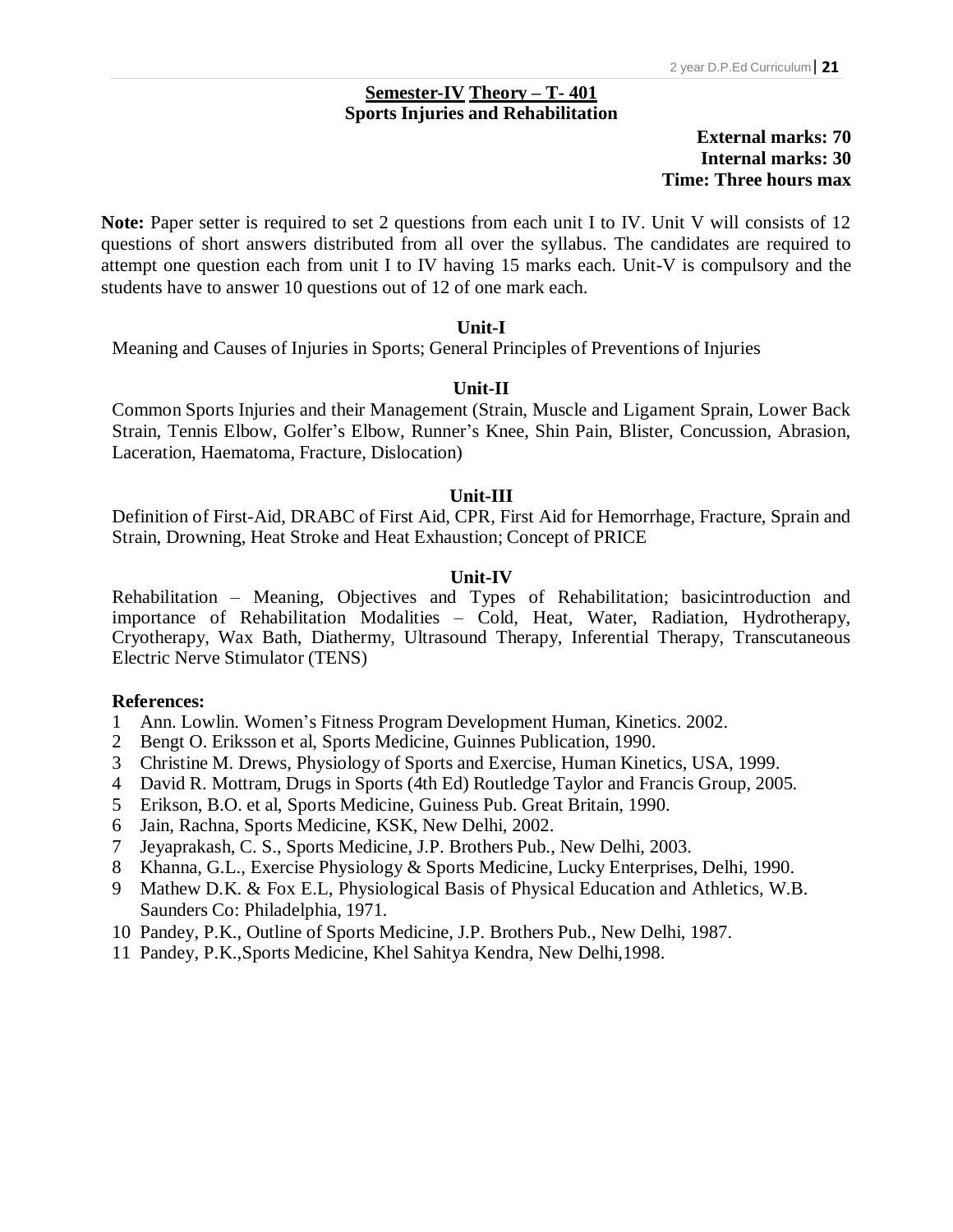### **<sup>22</sup> Semester-IV Theory – T- 402**

#### **Organization and Administration of Physical Education**

## **External marks: 70 Internal marks: 30 Time: Three hours max**

Note: Paper setter is required to set 2 questions from each unit I to IV. Unit V will consists of 12 questions of short answers distributed from all over the syllabus. The candidates are required to attempt one question each from unit I to IV having 15 marks each. Unit-V is compulsory and the students have to answer 10 questions out of 12 of one mark each.

#### **Unit-I**

Meaning, importance and principles of administration and organization; Factors influencing good administration; Types and procedure of Administration; Qualifications and qualities of Physical Education teachers

#### **Unit-II**

Facilities of Physical Education in an ideal school: Play field, Gymnasium, Swimming pool; Purchase & Care of sports equipments, Maintenance of Stock and Stock Registers, Process of Verification, Write-off and Condemnation of Stock

#### **Unit-III**

Tournaments : Meaning and types of tournaments; Method of **d**rawing Fixtures; Intramural and Extramural; Sports Day/ Play Day

#### **Unit-IV**

Coaching – Basic Philosophy of Teaching, Training, and Coaching, Qualifications and responsibilities of a coach; Officiating – Meaning, Importance and Principles of Officiating in Sports; Responsibilities of Officials

- 1. Broyles, Frank J. &Rober. Hay D. Administration of sports, Athletic Programme: A Managerial Approach New York Prentice hall Inc. 1979.
- 2. Bucher. Charles A. Administration of Physical Education and Athletic Programme St.
- 3. Loulis. The C.V. Mosby Co. 1983
- 4. Singh, Sujan, Organization of Physical Education RoparJeet Publication, 1973.
- 5. Thomas J.P. Organization & Administration of Physical Education Madras, Gyanodayal
- 6. Press, 1967.
- 7. Voltmer, Edward F. and Esslinger, Arther A. The organization and Administration of
- 8. Physical Education: New York: Prentice Hall Inc. 1979.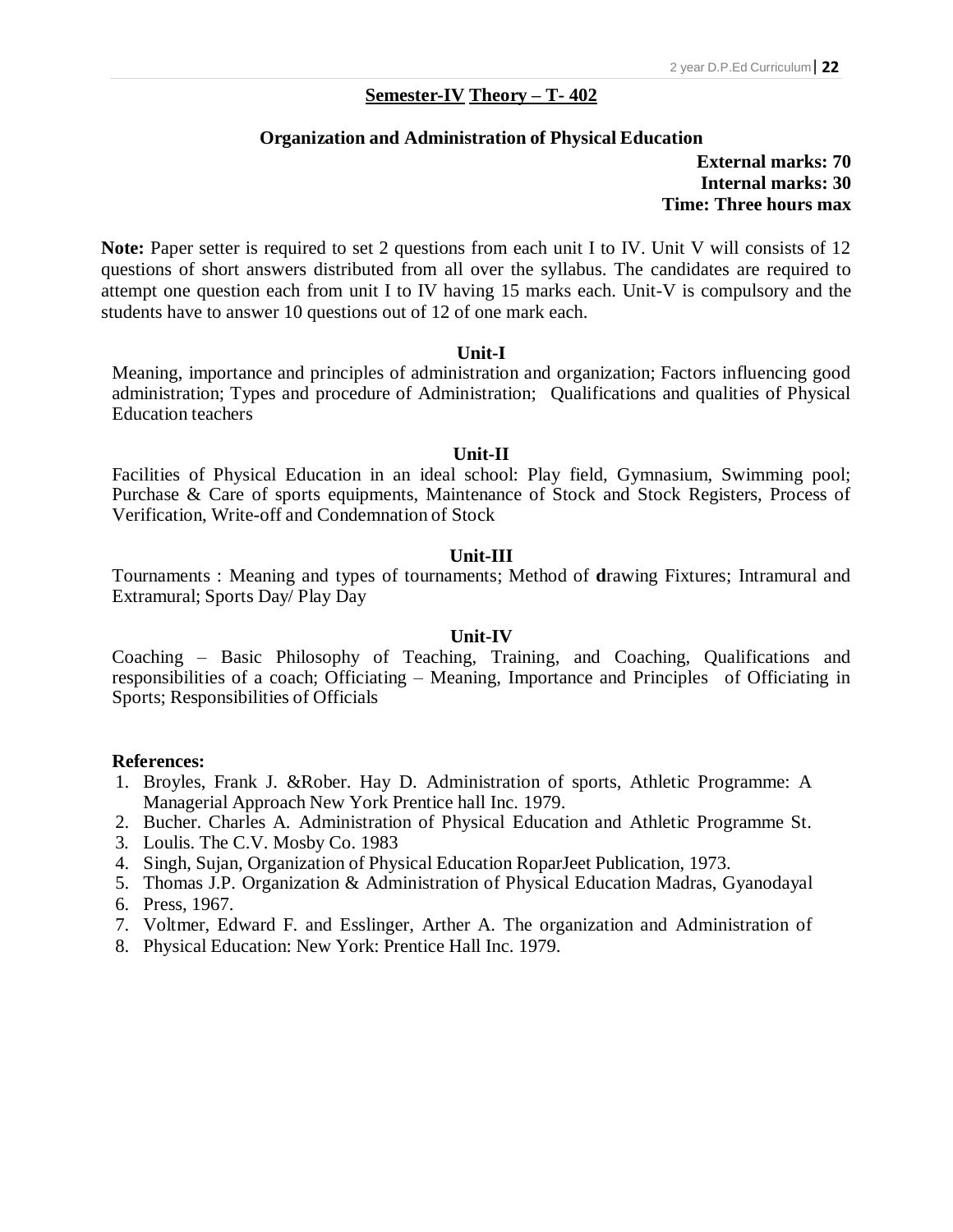## **23 Semester-IV Theory – T- 403**

#### **Test and Measurement in Physical Education**

## **External marks: 70 Internal marks: 30 Time: Three hours max**

**Note:** Paper setter is required to set 2 questions from each unit I to IV. Unit V will consists of 12 questions of short answers distributed from all over the syllabus. The candidates are required to attempt one question each from unit I to IV having 15 marks each. Unit-V is compulsory and the students have to answer 10 questions out of 12 of one mark each.

## **Unit-I**

Meaning of Test and Measurement; Importance of Test, Measurement andEvaluation in the field of physical education and sports

## **Unit-II**

Test Classification and Test Administration, Steps of Test Construction

## **Unit-III**

Fitness Testing – Measurement of Various Fitness Components, Height and Weight, Calculation of Body Mass Index (BMI), components of fitness test of school children etc.

## **Unit-IV**

Measurement of Anthropometry and Body composition of school children

- 1. ACSM's Health / Fitness Facility Standards and Guidelines, New York: Human Kinetics,
- 2. 1992.
- 3. Barrow, Harold M. and McGhee, Rosemary, A Practical Approach to Management in
- 4. Physical Education" Pniladelphia: Lea and Fibiger 1979.
- 5. Clarke, H. Harrison.: Application of Measurement to Health and Physical Education, New
- 6. Jersey: Prentice Hall Inc. 1976.
- 7. Safrit, Margaret J.: Introduction to Measurement in Physical Education and Exercise Science, St. Louis: Mosby, 1995.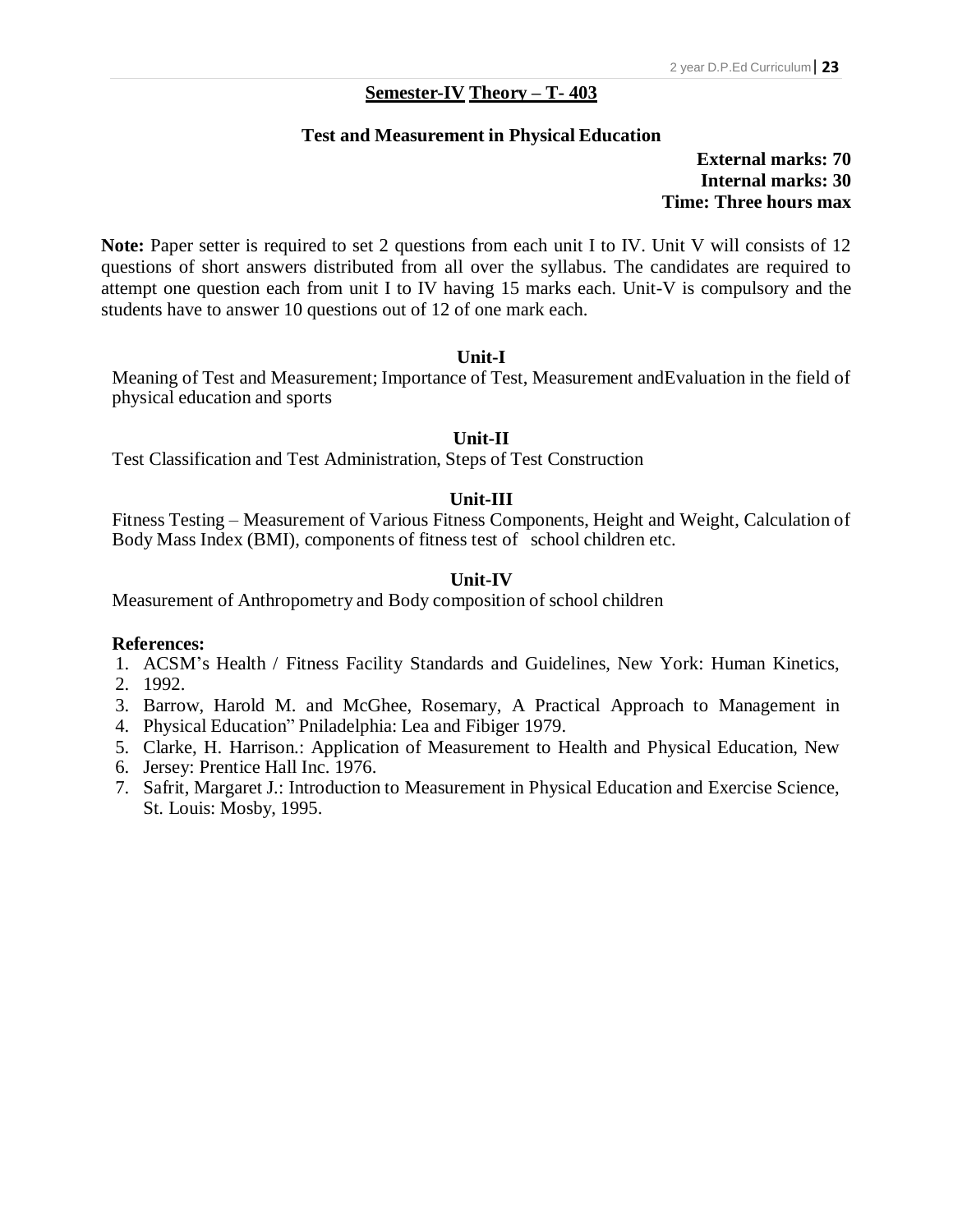## **24 Semester-IV Theory – T- 404**

#### **Nutrition and Naturopathy**

## **External marks: 70 Internal marks: 30 Time: Three hours max**

**Note:** Paper setter is required to set 2 questions from each unit I to IV. Unit V will consists of 12 questions of short answers distributed from all over the syllabus. The candidates are required to attempt one question each from unit I to IV having 15 marks each. Unit-V is compulsory and the students have to answer 10 questions out of 12 of one mark each.

#### **Unit-I**

Concept of Nutrition, Types of Nutrients, Balanced Diet, Dietary Aids and Gimmicks

#### **Unit-II**

Malnutrition and Obesity – Causes and Prevention; Weight Management through Life style Modification.

#### **Unit-III**

Naturopathy – Meaning, Definition and Principles of Naturopathy; Methods of Nature Cure – Fasting, Mud Therapy and Hydrotherapy

#### **Unit-IV**

Application of Naturopathy technique for various diseases like cold, cough, fever, asthma, constipation, diarrhea

- 1. Brown, J.E. (2005) Nutrition Now Thomson-Wadsworth.
- 2. Corbin, C. B., G. J. Welk, W. R Corbin, K. A. Welk (2006) Concepts of Physical Fitness:
- 3. Active Lifestyle for Wellness. McGraw Hill, New York, USA.
- 4. Graham, G. (2001) Teaching Children Physical Education : Becoming a Master Teacher.
- 5. Human Kinetics, Champaign, Illinois, USA. Hoeger, W.W. & S.
- 6. Hoeger (2007) Fitness and Wellness. 7 th Ed. Thomson Wadsworth, Boston, USA.
- 7. Kamlesh, M. L. & Singh, M. K. (2006) Physical Education (Naveen Publications).
- 8. Kansal, D.K. (2008) Text book of Applied Measurement, Evaluation & Sports Selection Sports & Spiritual Science Publications, New Delhi.
- 9. Lumpkin, A. (2007) Introduction to Physical Education, Exercise Science and Sports Studies, McGraw Hill, New York, U.S.A.